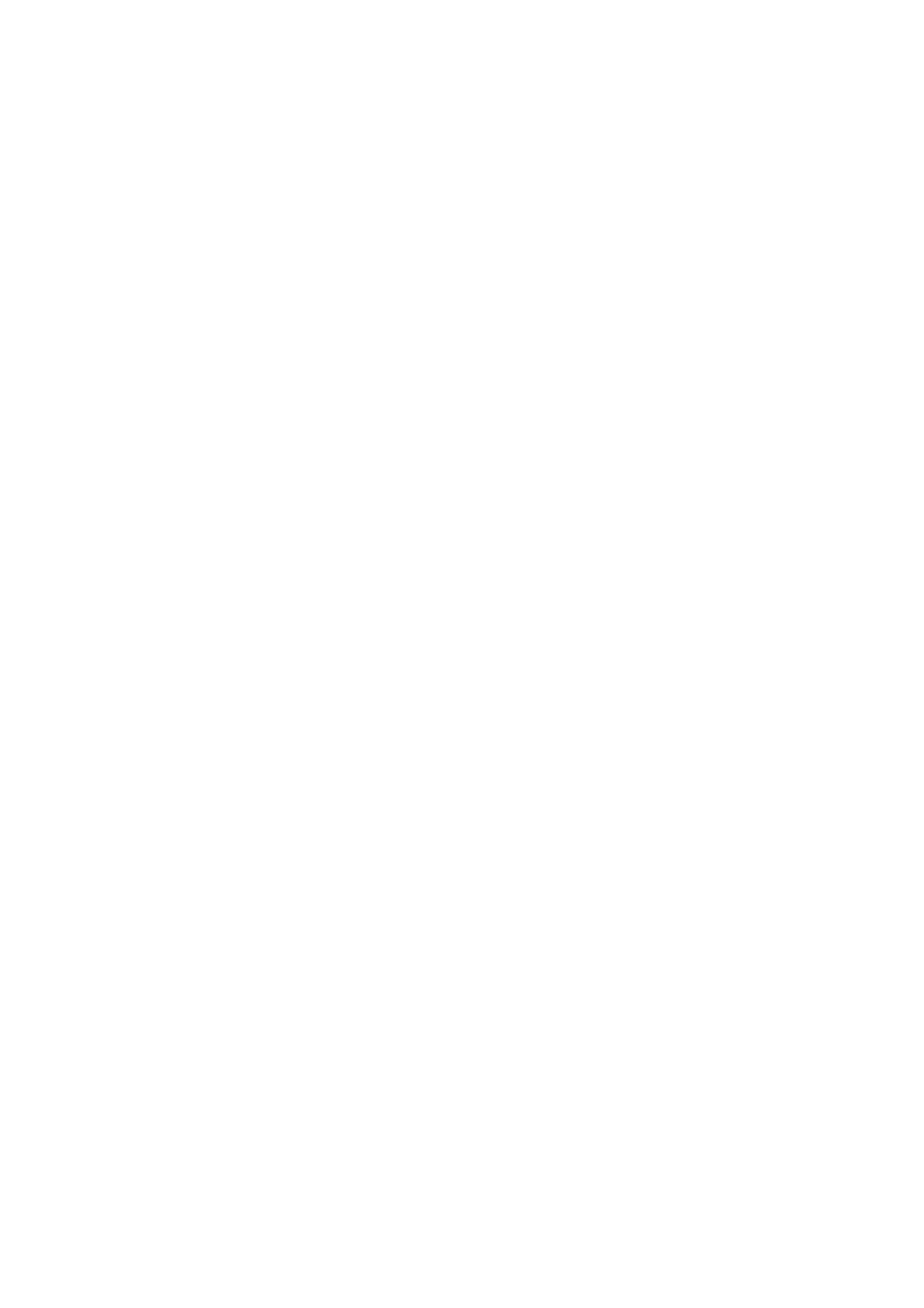

## **Contents**

#### Other useful resources and recent research available from our website:

- **Insync Surveys' white paper: Alignment and Engagement Survey framework**
- Nicholas Barnett's book titled GPS for your Organisation®: how to energise your employees and build sustainable high performance
- **The 2012 Insync Surveys Retention Review**
- Taking your board from good to great: the best 101 ways to improve
- Gender Agenda: Unlocking the power of diversity in the boardroom (in conjunction with Gender Worx)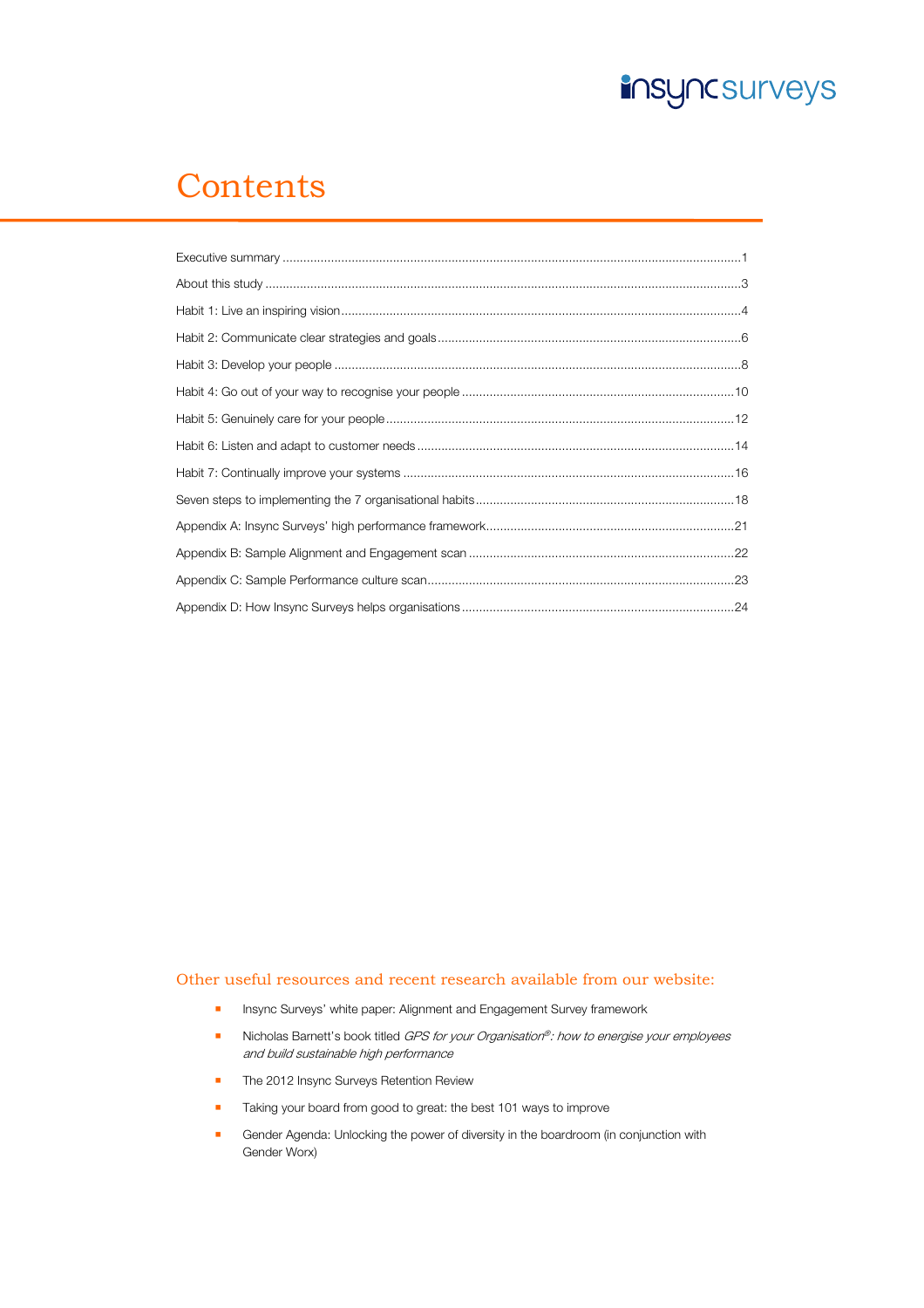### **insyncsurveys**

# Executive summary

What are the main initiatives your organisation can take to increase its productivity, performance and profitability in these difficult and uncertain economic times? What are the main activities that high performance organisations ("HPO") do that low performance organisations ("LPO") don't do? What are the main initiatives that low performance organisations need to take to improve their performance and begin their journey to high performance? What are the main activities that high performance organisations should expend extra energy on to lift their performance even further?

These and other important questions are addressed by this important Australian research based on over 100,000 employee survey responses from around 200 organisations over a five year period. Ten CEOs of high performance organisations were also interviewed as part of this research.

In times of uncertainty and periods of little or no growth many organisations downsize, outsource, restructure, cut or defer discretionary and capital expenditure and find other ways to cut employee and other costs. Many organisations in our research database have taken some or all of these initiatives to such an extent that there is little extra "fat" to cut without also cutting significant organisation capacity and capability. If these organisations are still committed to increasing productivity and performance they should start changing some of their organisation's habits.

This research identifies the main things (the "habits") that high performance organisations do month after month and year after year no matter what the circumstances. It identifies the habits that most differentiate high performance organisations from low performance organisations. Many low performance organisations adopt some of the habits some of the time, but they don't sustain the effort consistently over time. To be truly considered as habits they must be so deeply engrained into the culture and DNA of the organisation that they become its way of life. The 7 habits cannot simply be initiatives that are piloted or adopted for a season.

#### The 7 organisational habits are:

**Habit 1**: Live an inspiring vision

 **Habit 2**: Communicate clear strategies and goals

#### **Habit 3**: Develop your people

 **Habit 4**: Go out of your way to recognise your people

#### **Habit 5**: Genuinely care for your people

 **Habit 6**: Listen and adapt to your customers' needs

#### **Habit 7:** Continually improve your systems

Each of these 7 organisational habits by themselves are a necessary but not sufficient condition to achieve sustainable high performance. These habits are not a smorgasbord where you choose the three or four you like the most. They are not mutually exclusive by nature, rather they augment each other. If you embed some of these habits you haven't embedded before, you should increase your organisation's performance. The desired increase in performance is only likely to be achieved and sustained, however, if all 7 organisational habits become your organisation's new way of life.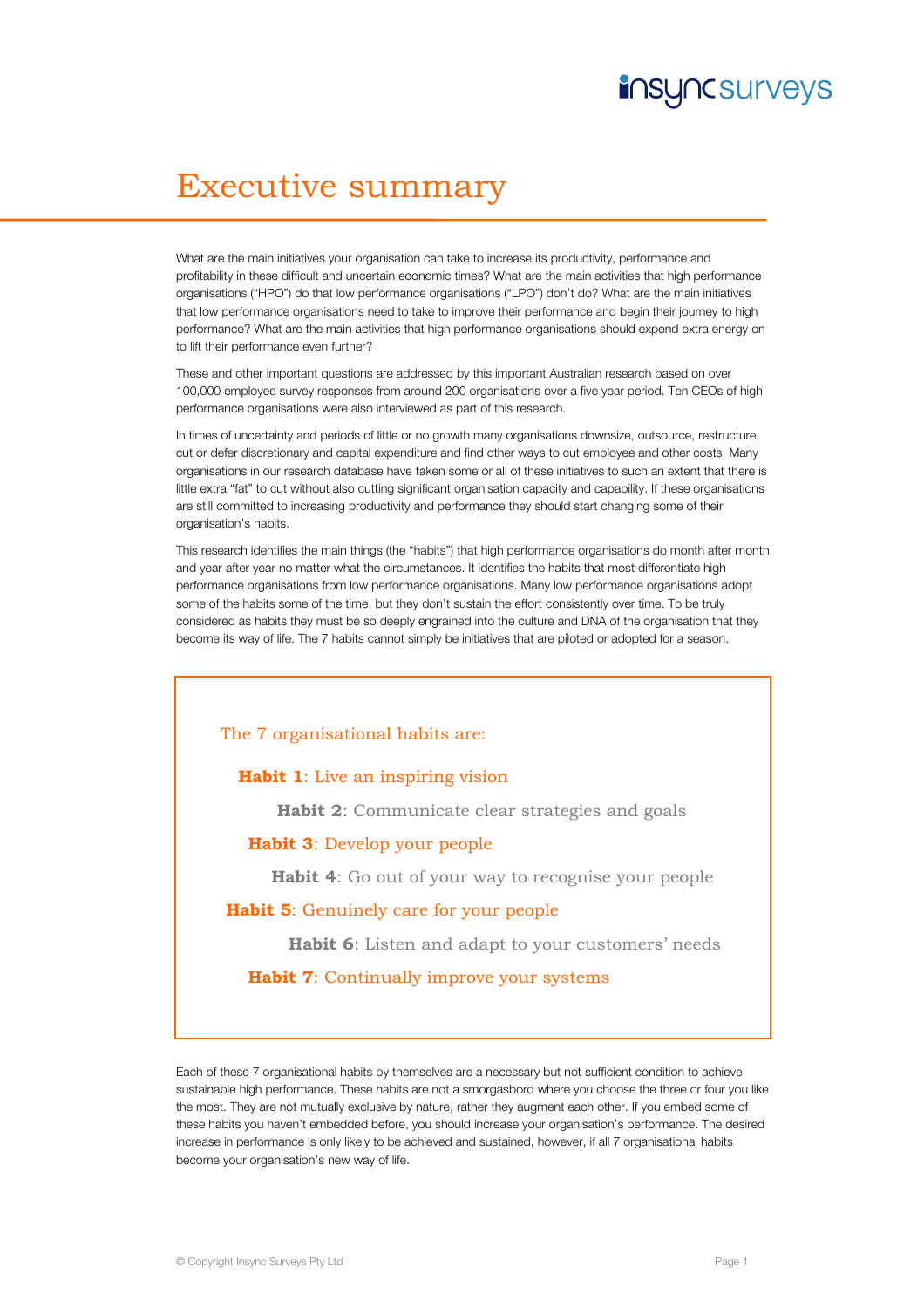### **iNSYNCSUrveyS**

Whilst many productivity and performance improvement programs can be very disruptive and costly, most of the 7 organisational habits can be embedded at little cost compared with most other major change programs. In addition to requiring little cost, making these 7 habits your organisation's new way of life will actually add to organisation cohesion and make it a better place to work. The increase in employee engagement that results in the contribution of extra discretionary effort, energy and focus from employees is a major reason for the increase in organisation performance of those that adopt these 7 habits.

All 7 organisational habits are things good leaders do well and focus their time and energy upon.

It is very hard for individuals to change one or more of their habits. Changing organisation habits involves changing the habits of many individuals, which is many times harder. It takes significant organisational effort, committed leadership and a long time to achieve but the investment in achieving high performance is well worth it.

Changing organisational habits and transforming cultures should be treated like any other major organisation project or change program. A compelling case should be developed for the change and the senior leadership team must be united and lead the change. The change program needs to be well planned and appropriate resources must be allocated. The success of the change program must be regularly measured and initiatives must be put in place to deal with any areas of the change program that are ineffective.

Improved organisation performance is inextricably linked to leadership. All 7 organisational habits are things good leaders do well and focus their time and energy upon. There is a significant body of research that supports the fact that many of these 7 habits are also in fact the habits that differentiate great leaders from poor leaders. Forming and shaping a constructive culture starts with the board, CEO and leadership team. The 7 organisational habits need to become the habits of the leadership before they can become the habits of the organisation.

#### Defining high performance organisations

There are many different definitions of high performance. Some don't acknowledge the need for sustainability of performance over time. Others overly focus on financial results to the possible detriment of non-financial measures that can impact capacity, capability and reputation. For the purpose of this study, we have defined high performance organisations as:

"those top 25% of organisations that have achieved and are committed to achieving financial and non-financial results that are better than their competitors or peers over a sustained period".

Insync Surveys' high performance framework is set out in Appendix A. It includes 91 measures of high performance that are included in the 10 high performance factors shown in Appendix B. The 7 organisational habits include those measures that most differentiate high performance organisations from low performance organisations.

The 10 CEOs who were interviewed confirmed the importance that each of the 7 habits play in driving performance in their organisation. They also confirmed the importance they place on building capacity and capability and enhancing their organisation's reputation by not just focussing upon financial measures of performance.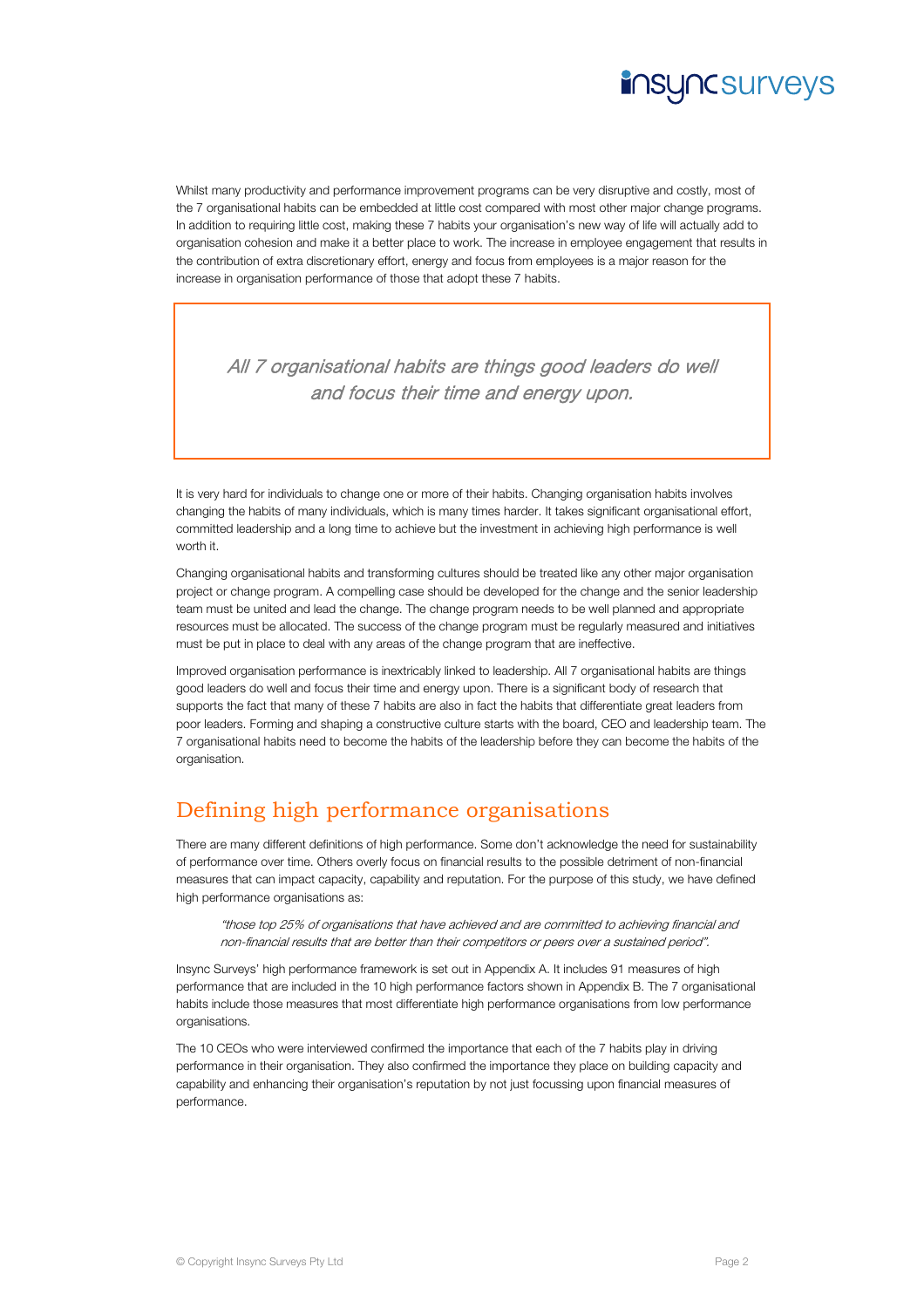# **JNCSUrveyS**

# About this study

This study draws on data collected from over 100,000 employee responses from around 200 organisations that have completed Insync Surveys' Alignment and Engagement Survey (formerly Organisation Alignment Survey).

We analysed employee responses to the statement "Our organisation is committed to high standards of performance". We calculated the mean of employee responses to this statement for each organisation and then ranked the organisations from the highest mean to the lowest mean. We then grouped the top 25% of organisations into the top quartile (around 50 organisations) and the lowest 25% of organisations into the bottom quartile (around 50 organisations).

The next step was to compare the mean of the responses for the other 90 survey statements for the top quartile versus the bottom quartile. The differences between the top quartile and bottom quartile were stark for 12 separate statements. The 12 statements were then clustered into seven independent themes representing the key differentiators between high performance and low performance organisations. These differentiators are referred to as "habits" in this study, as they are practices that the top organisations apply consistently and repeatedly, in a way that the leadership and employees clearly recognise.

..."habits" in this study are practices that the top organisations apply consistently and repeatedly, in a way that the leadership and employees clearly recognise.

Employee responses to the 12 statements for high performance and low performance organisations are presented using the aggregated titles of "disagree", "neutral" and "agree" as follows:

| <b>Disagree</b>                                                | <b>Neutral</b>                                          | Agree                           |
|----------------------------------------------------------------|---------------------------------------------------------|---------------------------------|
| Strongly disagree (1)<br>Disagree (2)<br>Slightly disagree (3) | Neither agree nor<br>disagree (4)<br>Slightly agree (5) | Agree (6)<br>Strongly agree (7) |

Interviews with 10 CEOs of the highest performing organisations were also conducted to examine the link between employee perceptions of their organisation's performance and the CEO's view based on a variety of indicators of performance. The interviews demonstrated that there was a strong correlation between the CEO's analysis of the organisation's actual performance and their employees' perceptions. None of the CEOs were complacent or entirely satisfied with their organisation's achievements, but they believed that they were progressing well and performing better than most of their competitors or peers (confirming their status as high performing organisations).

A more detailed description of the methodology used in this study can be provided upon request. Contact: research@insyncsurveys.com.au.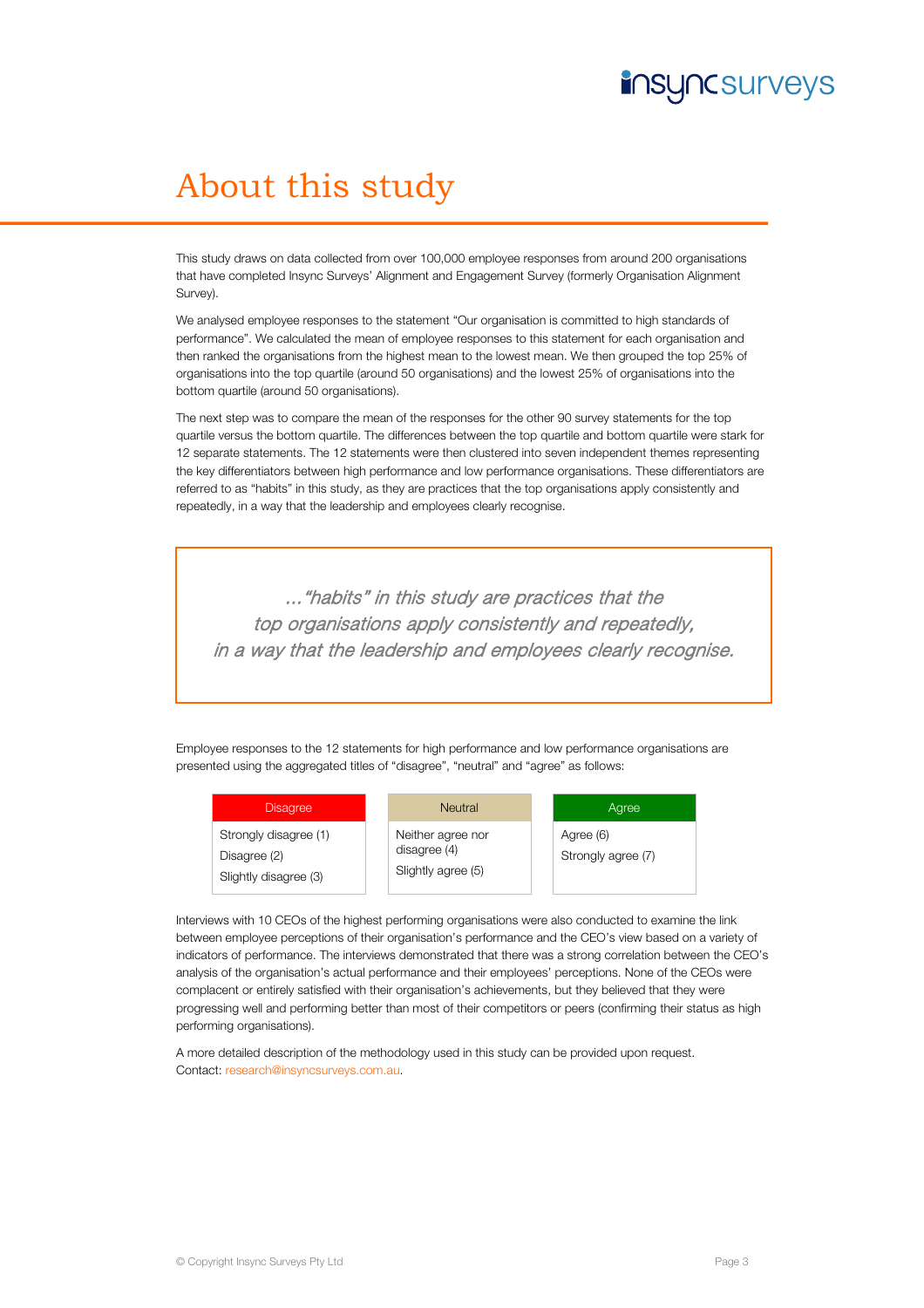## **JNCSUrveyS**

# Habit 1 Live an inspiring vision

#### Inspired employees go the extra mile

The biggest differentiator between high performance and low performance organisations is the employee's connection with the organisation's vision. Living an inspiring vision is habit 1 because it is so foundational to both high performance and the other six habits. A senior leadership team that espouses a vision for their organisation that inspires their employees is far more likely to gain employee buy-in, followed by the extra discretionary effort, energy and focus from employees that are essential to achieve sustainable high performance.

However, a senior leadership team that hasn't painted a picture of a compelling and inspiring future for their organisation and its employees hasn't given their employees a very good reason to come to work each day. Thirty percent (30%) of employees of low performance organisations ("LPO") don't believe that their senior leadership team had a vision for their organisation that inspires them. This figure was only 9% for high performance organisations ("HPO").



Our senior leadership team has a

### Avoiding common mistakes

Many employees have worked for organisations that developed a vision statement and hung it on the wall where it simply gathered dust. Once it was developed it was rarely referred to again. Leaders of those organisations never had any intention of making that vision statement the foundation for the organisation's long term direction, purpose, strategy or plans. If the senior leadership don't believe in and are not passionate about their vision for their organisation, how can they expect their vision to inspire their employees?

Leaders of other organisations make so many changes to their vision or the one or two things that they say are so essential for long term success, that employees get confused, not inspired.

Possibly worse than both of these common mistakes is when two or more leaders on the same leadership team espouse confusing messages, or at the extreme, quite different visions and goals for their organisation. This is extremely damaging and is not sustainable. Clear and consistent messaging needs to be agreed upon or, one or more of those leaders should be replaced.

...they must make a habit of continually espousing that vision and making it integral to everything they do...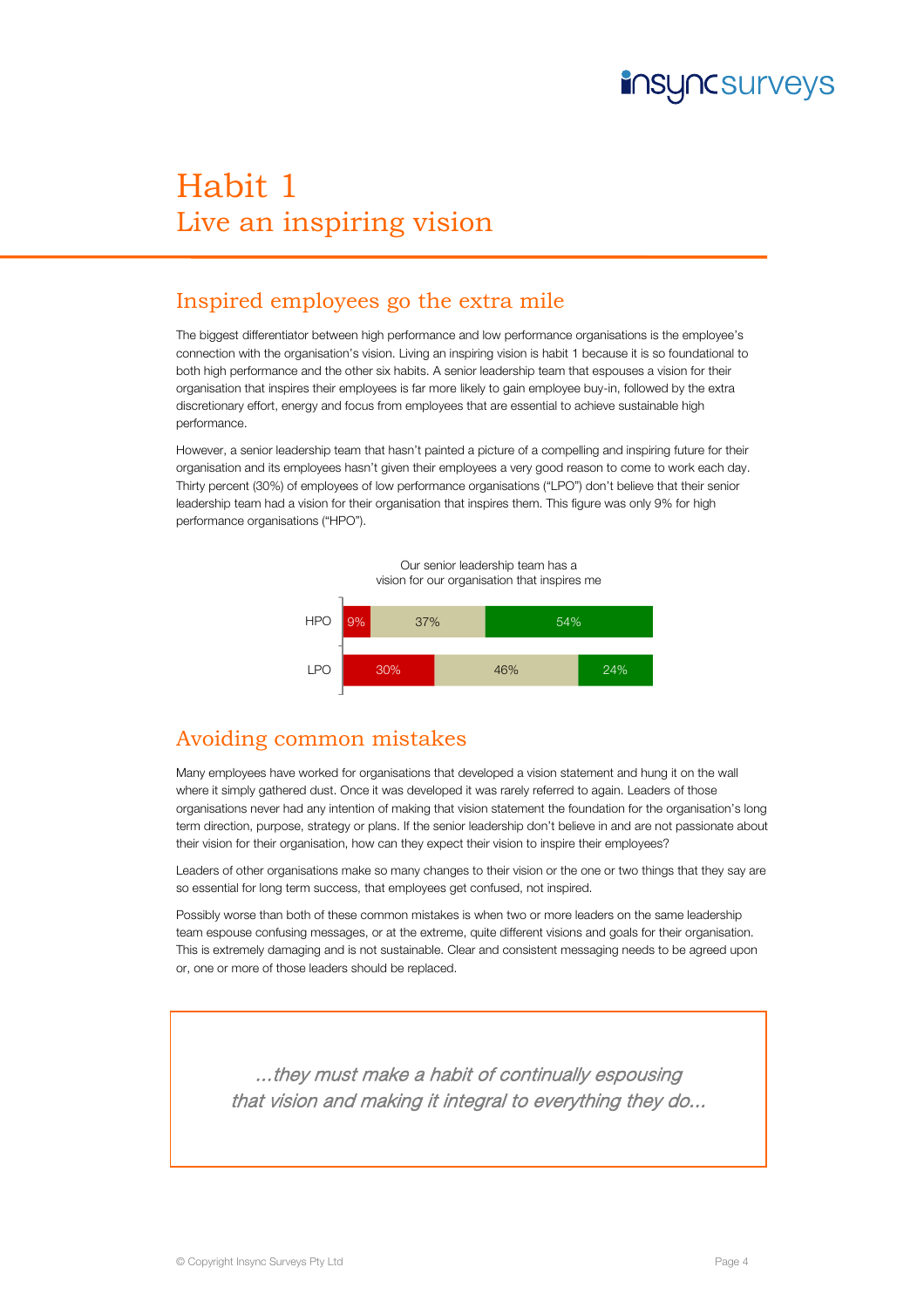

### Embedding the vision into the organisation's culture and DNA

High performance organisations understand that they don't only need to develop a shared, compelling and inspiring vision, but they must make a habit of continually espousing that vision and making it integral to everything they do, including all their planning, decision making, actions and messaging.

In that way, the organisation's vision will be authentic, relevant, aligned, achievable and memorable. It will be something all employees can understand, buy in to and be proud of. The vision of the senior leadership team will also be the vision of all employees, and therefore, of the whole organisation. The vision will be lived every day as it becomes integrated into the culture and DNA of the organisation.

One of the CEOs who was interviewed pointed out that organisational change is much easier to implement when the proposed change can be directly related to the organisation's vision and purpose. He also noted that the expression of a worthwhile purpose also releases a lot of energy in the organisation.

- Develop a compelling and inspiring vision or aspiration for your organisation, preferably by engaging your employees in the process. In this way, employees are more likely to buy in to the vision.
- Make the vision a way of life by regularly:
	- a. communicating the vision to all employees
	- b. relating all strategic planning, actions and decisions to the vision thereby building alignment
	- c. monitoring its achievement in board and executive discussions
	- d. reporting to employees on the progress made towards realising the vision
- Regularly measure the extent to which employees understand, buy in and are inspired by the organisation's vision and make any appropriate adjustments.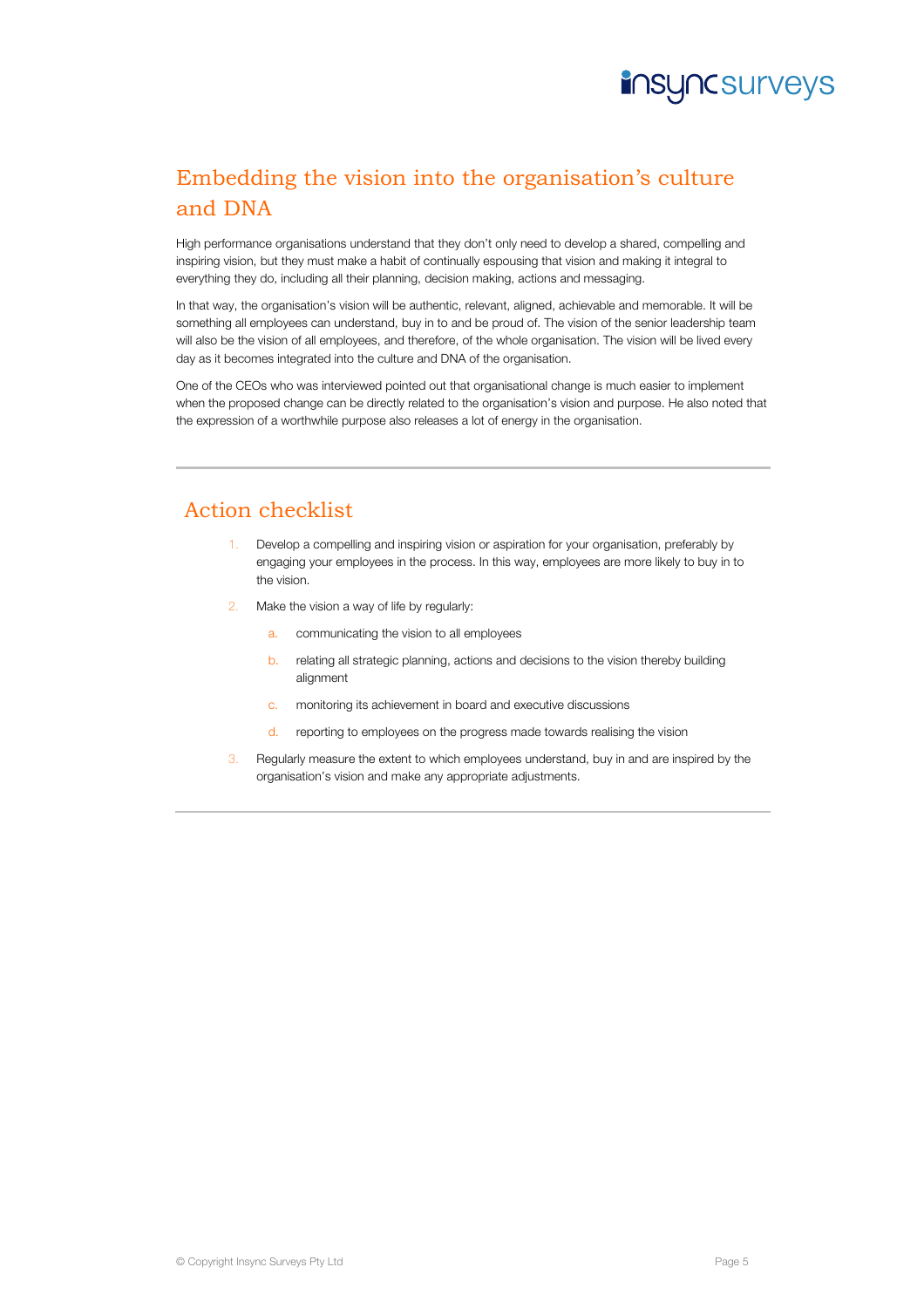# **INCSUrveyS**

# Habit 2 Communicate clear strategies and goals

### A clear strategy points employees in the right direction

Having developed and articulated an inspiring vision and purpose for their organisation (habit 1), high performance organisations develop clear strategies and goals to achieve that vision and purpose. The vision, purpose, strategies and goals become the single guiding light that points the way for employees and adds focus and urgency to their individual plans, actions and goals.

The high performance organisations in our database make a priority of communicating their strategies clearly. More than two thirds of their employees are clear on the strategy, compared to 36% of employees in low performance organisations. Furthermore, in high performance organisations 54% of employees can easily refer to organisational goals when they need to, compared to just 24% in low performance organisations.



This emphasis on communicating the strategic direction ensures that employees in high performance organisations know how their role and actions contribute to the organisation's success and makes them better equipped to set priorities and make decisions.

#### Using an effective strategy development process

High performance organisations engage their employees in developing their strategy. This helps gain their buyin and increases the likelihood of the strategy being achieved. The strategy development process involves dealing with important questions, such as:

- What is special or different about our organisation?
- How does our organisation add more value to our customers, communities and other key stakeholders than others, and why will it be more profitable than others that do the same activities?
- **What are the organisation's core competencies and how can they best be leveraged to grow the** organisation?
- Which are the most profitable customer segments and why, and on which segments should the organisation focus most of its efforts and resources?
- How should the organisation's scarce resources (capital, assets and people) be best allocated to optimise returns?

Once the organisation's strategy has been developed, high performance organisations spend a lot of time considering how it can be best summarised and communicated to all employees. Low performance organisations don't recognise the importance of making that same investment of time and often confuse, or over complicate the communication of their strategy.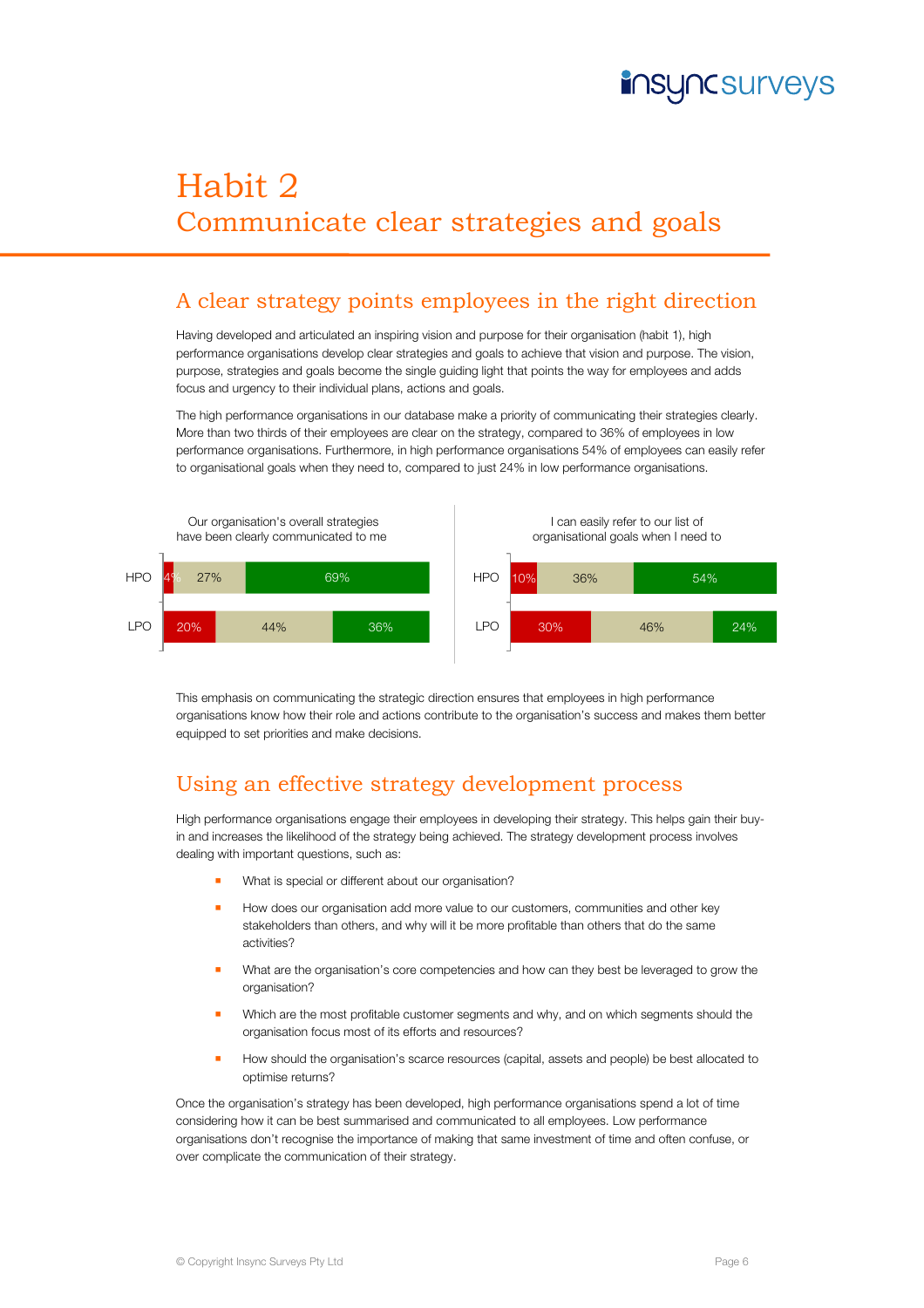

### Avoiding common mistakes

Connecting employees with the organisation's strategic direction is not an easy task. Employee feedback indicates that the four most common mistakes include:

- The strategic plan is too busy for many employees the strategic plan is overly complicated and overloaded with too many aims. Employees prefer something that is strong, simple and clear. Most high performance organisations succinctly express their vision, purpose, values and main strategies on a single page in readable font size (often referred to as "strategy-on-a-page"), making it easy for employees to understand, including how their role fits and contributes to the organisation's success.
- There is insufficient consultation leaders don't always take enough time to engage with employees to help them understand why certain goals are being pursued and explain why certain plans have been made. High performance organisations don't see communication of the strategy as a one-way cascade from top to bottom. It is a two way discussion where employee ideas and feedback are valued and used to refine the strategic plan.
- Communication is fragmented a plethora of messages and channels without the proper context is confusing to employees. High performance organisations typically have a well considered communications framework which maps out how strategic communications will be made through the year. The framework specifies which communications will be direct from the CEO, which will be cascaded through the line management structure and those to be made electronically via email, blogs, intranet and other media.
- Tracking is inadequate while there is much emphasis on explaining the strategy, there are insufficient regular updates on how the organisation is tracking and what is being done to make up for shortfalls. Employees want regular updates on how well the organisation's strategy is being implemented and on how they are contributing. Nothing annoys employees more than working hard for the year and then being told that the organisation's strategies have been poorly implemented and incentives and bonuses must be foregone. High performance organisations link messages so that employees can see the strategy being implemented and refined over time. They also ensure that performance metrics are tracked and interpreted in light of the organisation's strategy and explain why any changes are being made.

Low performance organisations often confuse or over complicate the communication of their strategy.

- Work with your leadership team to summarise the organisation's strategy and goals into a few short phrases, paragraphs or on a single page. Ensure this summary is communicated and readily accessible to all employees.
- 2. Immerse the extended leadership team in the organisation's strategic direction so that line managers can use their own words and metaphors to explain to their people where the organisation is going. This will demonstrate their personal commitment and support for the strategy.
- Implement a strategic communications framework with clear responsibilities for maintaining an ongoing dialogue with employees that is clear, concise, consistent and relevant throughout the year.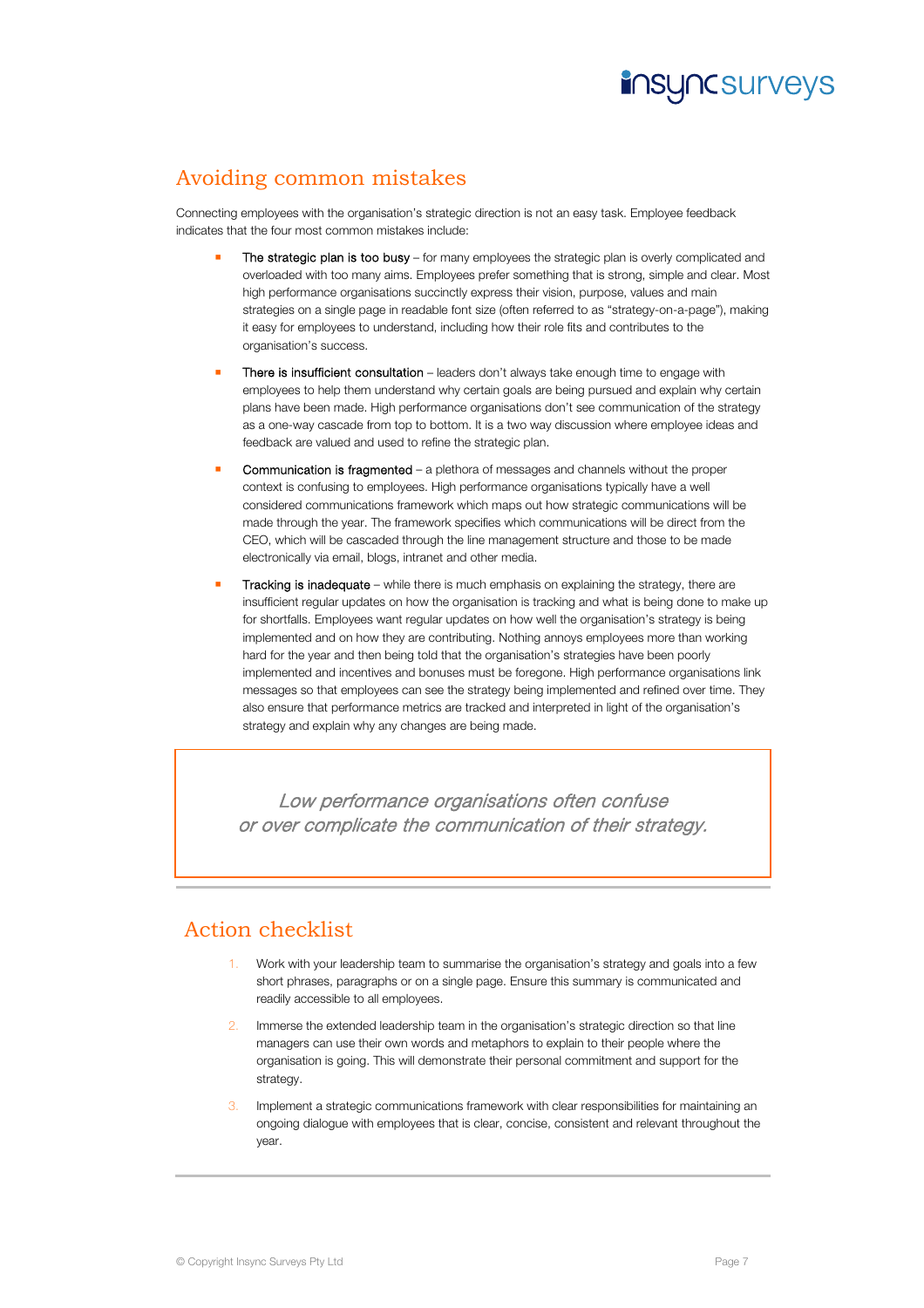

## Habit 3 Develop your people

### High performing people drive organisational results

One of the most crucial roles of a board is to select, recruit, develop, coach and support the best CEO they can find to lead their organisation. Great CEOs know that they will be far more able to realise their vision and achieve their objectives and goals if, in the words of Jim Collins in his book, Good to Great, "they get the right people on the bus". They realise that they don't only need to select and recruit, but also develop, coach and support the best possible team to take the journey with them.

> Great CEOs...develop, coach and support the best possible team to take the journey with them.

Low performance organisations focus on the select and recruit components, but fail to prioritise the important develop, coach and support components. They are far more likely to frequently change their CEO and leadership team, as they haven't made a priority and habit of developing, coaching and supporting their senior leaders. If senior leaders don't set the example of prioritising, planning for succession and making a habit of developing their senior talent, the organisation will be far less likely to build a culture of developing and supporting its people.



Disappointingly, nearly half the employees of low performance organisations state that their organisation doesn't have effective plans for developing and retaining its people. The proportion is much lower, but still 19% for high performance organisations. Far more employees of high performance organisations (40%) believe their organisation does have effective plans for developing and retaining their people. This figure drops to 15% for low performance organisations.

Many executives say that they can't afford to develop their employees because the investment is often not worth it, as many employees leave too soon after they receive the relevant education and training. This comes from a "cup half empty" perspective and is not conducive to building leadership talent and capability. The concern should not be, what if we develop our people and they leave; but what if we don't develop them and they stay.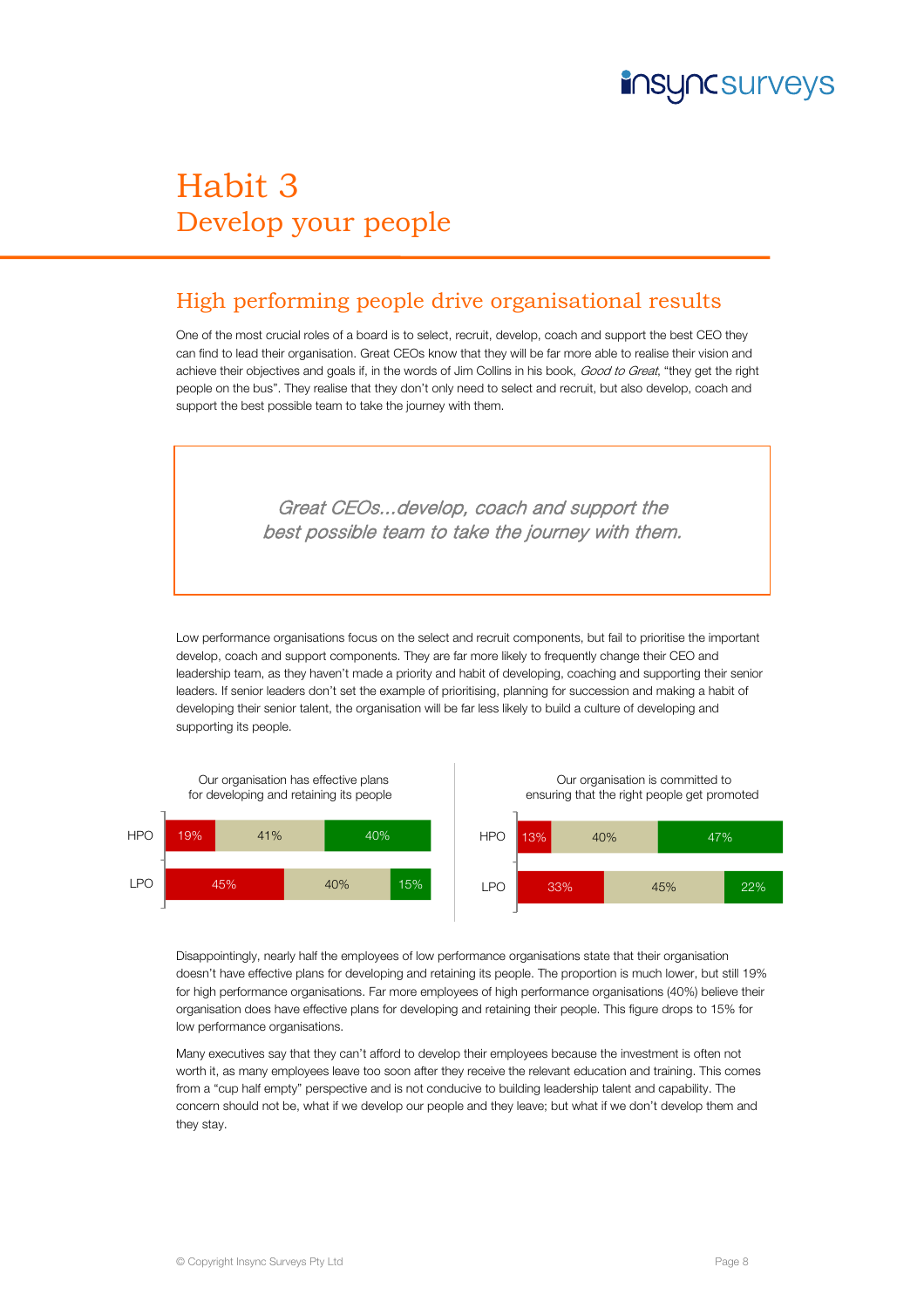### **JNCSUrveyS**

...employees of low performance organisations state that their organisation doesn't have effective plans for developing and retaining its people.

#### Prioritising people development

The famous conductor of the Boston Philharmonic Orchestra, Benjamin Zander once said, "I set as a goal the maximum capacity that people have. I settle for no less. I make myself the relentless architect of the possibility of human beings." Zander practised habit 3 every day of his life. It was part of who he was.

People development can occur in many ways. High performance organisations take multiple initiatives in developing their people, including giving emerging leaders special and challenging projects, secondment to other areas of the business and external development programs. Whilst there needs to be certain homogeneity in an organisation's training and development programs, one size rarely fits all. Specific programs should focus on development for high potential employees, including the use of external resources.

As leaders of low performance organisations are less clear in relation to their strategy and goals (habit 2), spend less time and effort developing (habit 3), recognising (habit 4) and caring (habit 5) for their people, they are less able and less likely to make the right recruitment decisions. Around one third of employees of low performance organisations don't believe that the right people get promoted, whereas 47% of high performance organisations employees believe the right people do get promoted. High performance organisations are more likely to take a longer term perspective and promote based on character, sustainable performance and cultural fit, whereas low performance organisations tend to be overly short term focused. The latter also place insufficient focus on the likely impact on the organisation's culture of the people they promote.

- Ensure the leadership team forms a common view on the importance of the development of their people. Ask one or two leaders to champion the cause and to be the Benjamin Zander in your organisation.
- 2. Allocate the responsibility of developing or accessing appropriate leadership and other development programs to the head of HR, but make line managers responsible for ensuring the people development is taking place.
- 3. Build a culture of mentoring and coaching employees and develop specific programs to ensure emerging leaders are mentored by appropriate internal and/or external persons.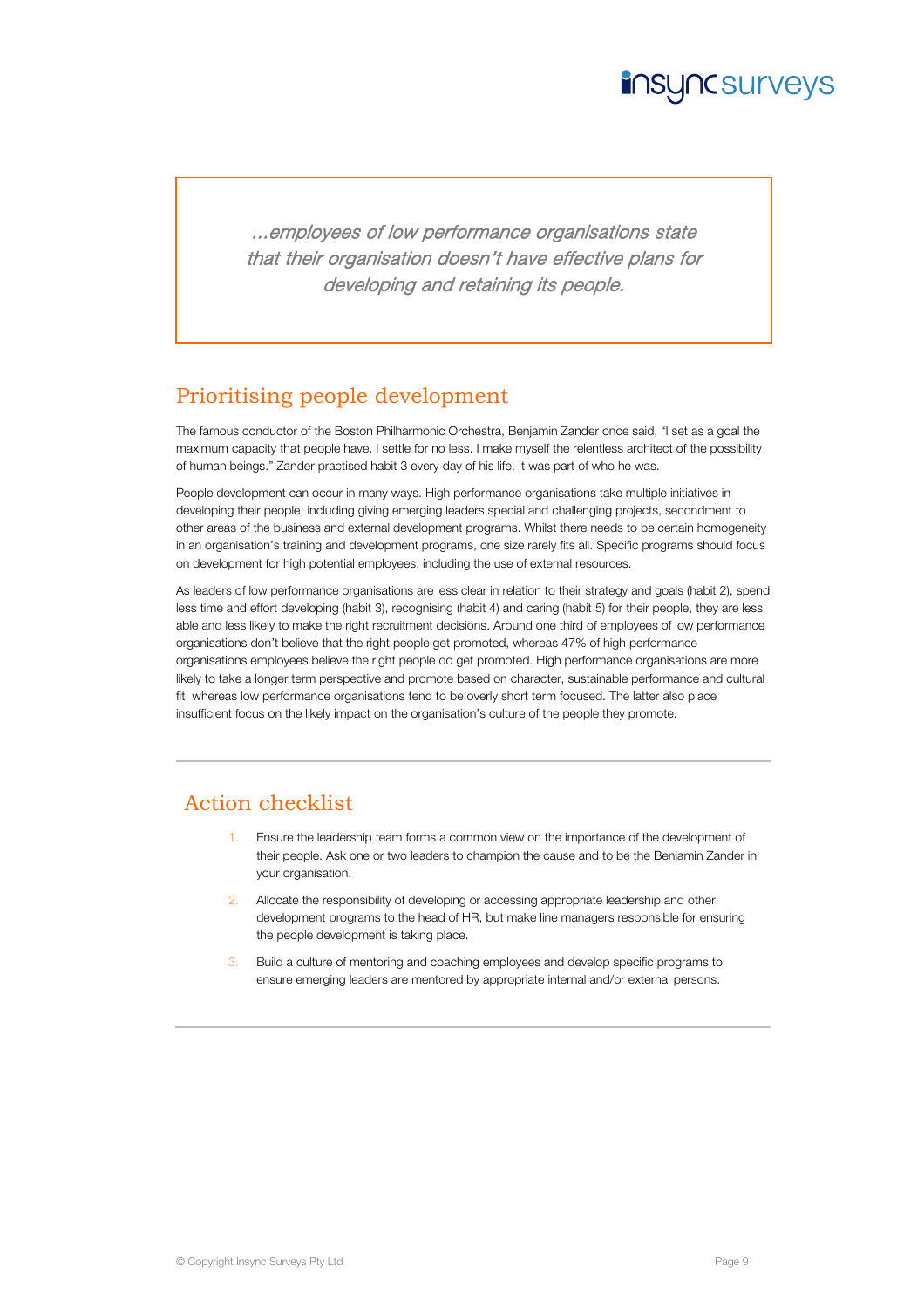

### Habit 4 Go out of your way to recognise your people

### Saying thanks makes a big difference

Over half the employees of high performance organisations believe their senior leadership team goes out of their way to acknowledge and thank people for their contribution. The number is only around half that amount for low performance organisations. Disappointingly, around one third of employees of low performance organisations don't believe their senior leaders acknowledge and thank people for their contribution. The figure is much smaller for high performance organisations at 11%.

On this factor alone, employees of high performance organisations are likely to be more engaged and happy to come to work each day than employees of low performance organisations. High performance organisations' employees would almost certainly perceive that their organisation is a better place to work and apply extra discretionary effort to their roles, than their counterparts in low performance organisations.



 Our senior leadership team go out of their way to acknowledge and thank people for their contribution

### Valuing people as a core instinct

This habit, together with habits 3 and 5, shows the importance leaders in high performance organisations place on developing, recognising and caring for their employees, unlike low performance organisations that are more likely to treat their employees as a number or a unit of labour. Even if there was no benefit to improving employee engagement, productivity and making for better workplaces, leaders of high performance organisations acknowledge and thank their people for their contribution, as they consider it to be the right thing to do.

Most good leaders have very busy work schedules and literally "go out of their way" to recognise their people. Busy leaders have plenty of other things to do, but they prioritise the importance and make a habit of investing time in their people.

Until acknowledging and thanking people for their contribution becomes a habit, leaders need to consciously make the extra effort to increase the extent to which they recognise their people. There is very little extra cost, other than for a small amount of time, to acknowledging and thanking people for their contributions. Very few people have ever been accused of giving too much acknowledgement or thanks to their employees.

> ...low performance organisations are more likely to treat their employees as a number or a unit of labour.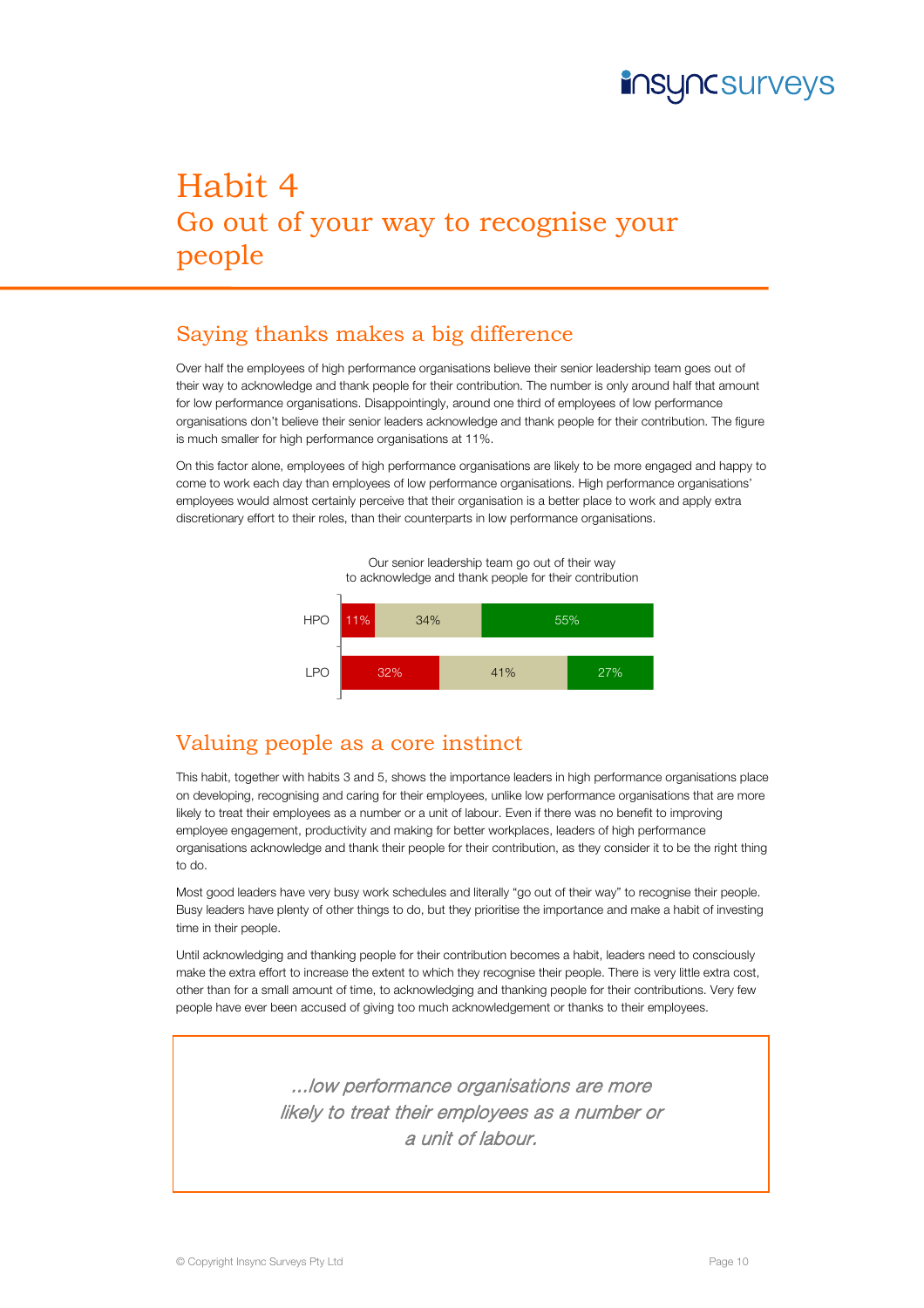

### Institutionalising employee recognition

High performance organisations recognise the importance of building recognition systems, communications and events into the culture and DNA of their workplaces. This ensures that the organisation creates a rhythm around regular staff celebrations, recognition events and communications. Different communications and events should be scheduled weekly, monthly, quarterly and annually. Leaders, however, shouldn't consider these regular communications and events as a substitute for going out of your way to spontaneously acknowledge or thank specific staff for their contributions.

> Most good leaders literally "go out of their way" to recognise their people.

- 1. Count the number of times you acknowledge and thank a different employee for their contribution, both privately and publicly, in a normal week. Consciously plan to significantly increase the number (e.g. at least by double) and notice the positive impact. Sustain that increase until it becomes a habit.
- 2. Once you have experienced the benefits of 1 above, champion this approach with the rest of your leadership team and encourage them to do the same.
- 3. Develop systems, communications and events into the culture and DNA of your workplace that are specifically designed to acknowledge and recognise people for their efforts, achievements and for being exemplars of the organisation's values.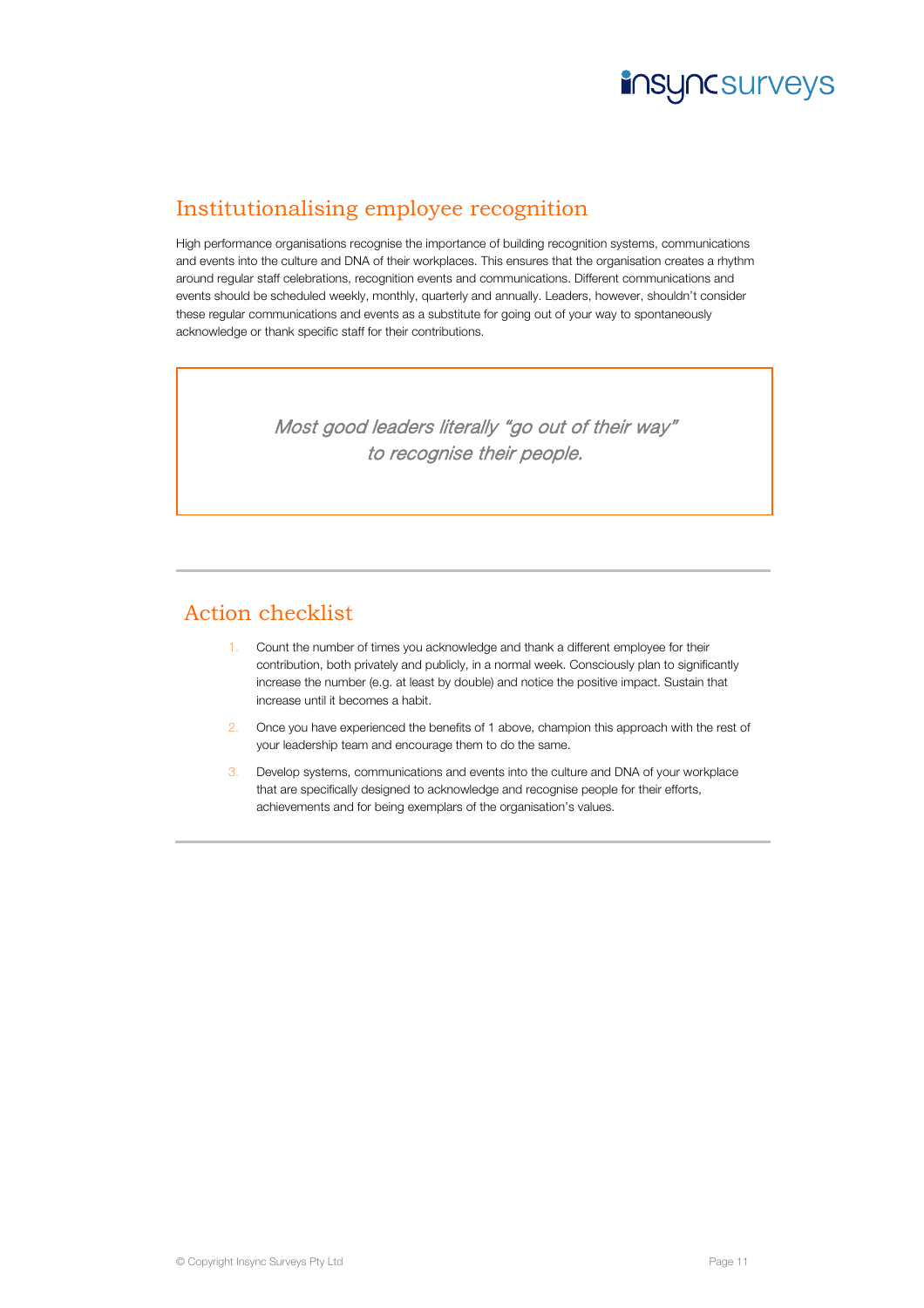

# Habit 5 Genuinely care for your people

### The psychological contract is crucial

The psychological contract is a critical notion for understanding the relationship between an employer and employee. It refers to the often unwritten expectations of an employee towards the employer. The psychological contract represents the obligations, rights and rewards that an employee believes he/she is "owed" by his/her employer in return for the employee's work and loyalty. If employees perceive that this contract has been broken, their trust in, and commitment to, their employer will be diminished. Poorly thought out, implemented and ill-timed action by an organisation, particularly relating to major changes, can destroy years of mutual goodwill.

High performance organisations do a much better job of managing the psychological contract than low performance organisations. The majority of employees in high performance organisations (59%) perceive their organisation to be caring and committed to them, compared to just a third in low performance organisations. There is a strong reciprocal relationship, with almost 80% of employees in high performance organisations being willing to recommend the organisation as a workplace to family and friends, compared to less than half of the employees in low performance organisations.



Feeling valued and involved is a key driver of engagement. This includes involvement in decision making, being able to voice ideas, having opportunities for personal development and career advancement and the organisation demonstrating its concern for employee health and well-being.

### Managing the psychological contract

Some organisations aim to manage the psychological contract more effectively by making their employee offer explicit (documented), rather than implicit (unwritten). These organisations take great care in crafting and documenting an employee value proposition (EVP) that appeals to the people most suited to working in their organisation. They recognise that their EVP cannot be superior to other organisations on all dimensions, but apply the same disciplines they do for their customer value proposition, to ensure they have a clear and compelling offering for their current and potential employees.

The terms of the employee value proposition typically cover four dimensions, including:

- meaningful work
- 2. a constructive organisational culture
- 3. reward and recognition, and
- 4. balancing work-life factors.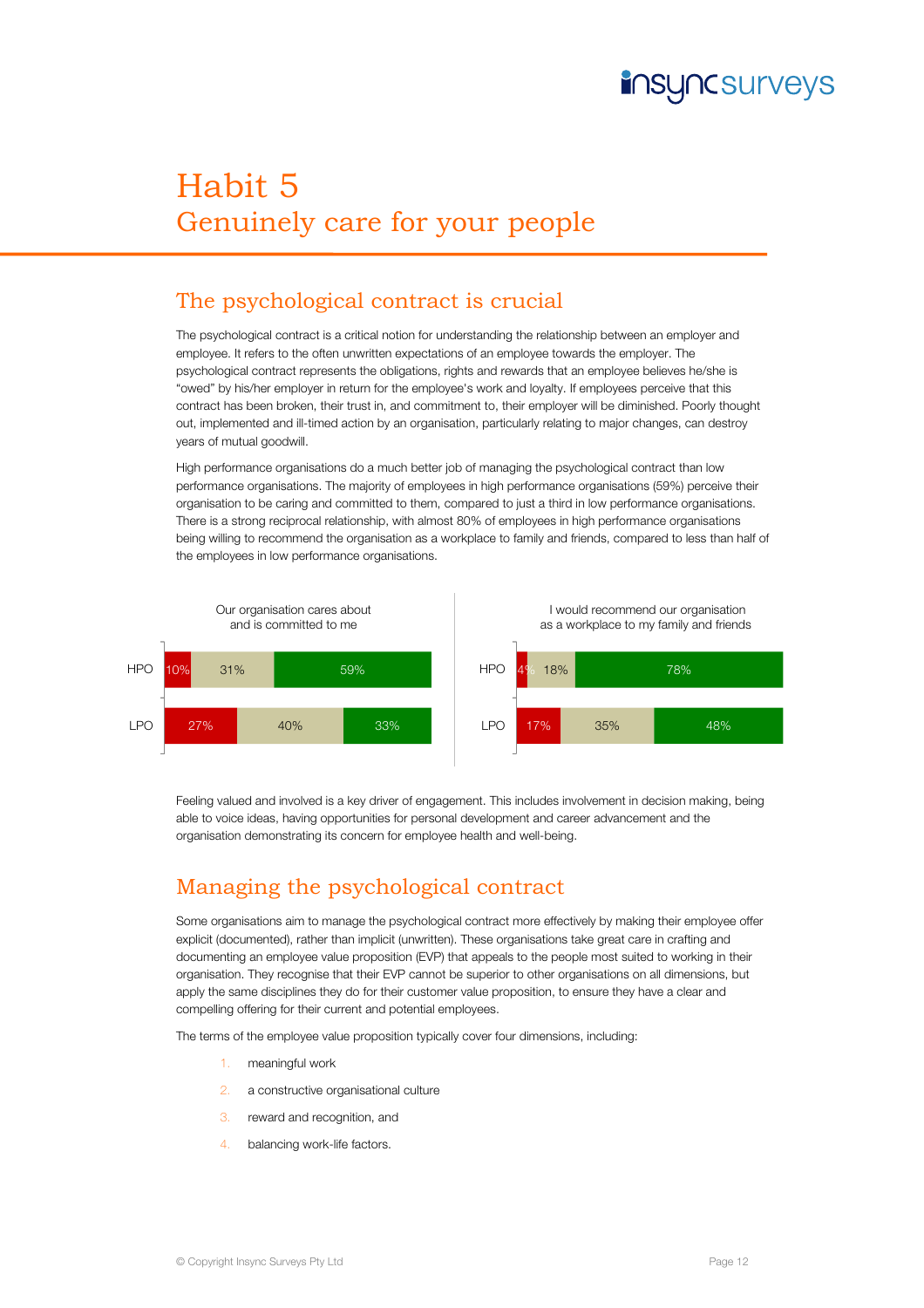### **insyncsurveys**

Meaningful work is at the core of the EVP. The most engaged employees are those who personally identify with what the organisation aspires to achieve and who therefore experience mission alignment. In addition, there is good job fit – being in roles that are right for them and enable them to work on the things they do best. Meaningful work also requires that employees are clear on the outcomes and standards expected of them and can relate their personal responsibilities to the achievement of the organisation's strategies.

The vast majority of employees put a very high priority on working in an organisation with an inclusive and constructive culture. The top ranked items in Insync Surveys' employee entry surveys relate to having managers who actively listen to employees and value their opinions. These surveys also show how important regular and constructive feedback is to employees, in addition to working well with others in their work group and having clear goals and constructive behavioural norms.

Reward and recognition is the third major dimension of the EVP. High performance organisations provide appropriate financial reward and, just as importantly, non-financial recognition for individuals and teams who achieve their personal and team goals. The latter was touched on in habit 4.

The last dimension of the EVP relates to work-life balance. Many organisations place insufficient emphasis on this very important item. Analysis of Insync Surveys' exit survey database shows that home-life issues were a significant factor in the decisions of 47% of women to leave their current employers. Home-life issues are becoming increasingly important for men as well; 40% of men indicated that home-life issues were a significant factor in their decision to leave. In crafting and implementing an attractive EVP, organisations must ensure they understand the interests and circumstances of current and potential employees to ensure that the demands of the role are appropriate for their home-life situations. A competitive EVP in the 21st century will also optimise use of flexible working arrangements by accommodating employee preferences relating to time (when), location (where) and manner (how) they work to meet both individual and business needs.

Employees who perceive that their organisation cares about and is committed to them will go above and beyond the call of duty in contributing to its success. Most of the CEOs interviewed for this study made it clear that this is a top priority for them. They focus on aligning and engaging their employees with the expectation that good customer outcomes and high performance will follow.

- Ensure that employees find their work meaningful by recruiting and promoting people who are aligned with the organisation's mission and well suited in terms of their character and capabilities for their roles.
- Develop and equip leaders to nurture an inclusive and constructive culture by actively listening to their employees, valuing their opinions and putting an emphasis on building constructive team norms and behaviours.
- Systematically consider how flexible working arrangements can be built into the organisation's operations and work practices to maximise productivity while also accommodating employee home-life requirements.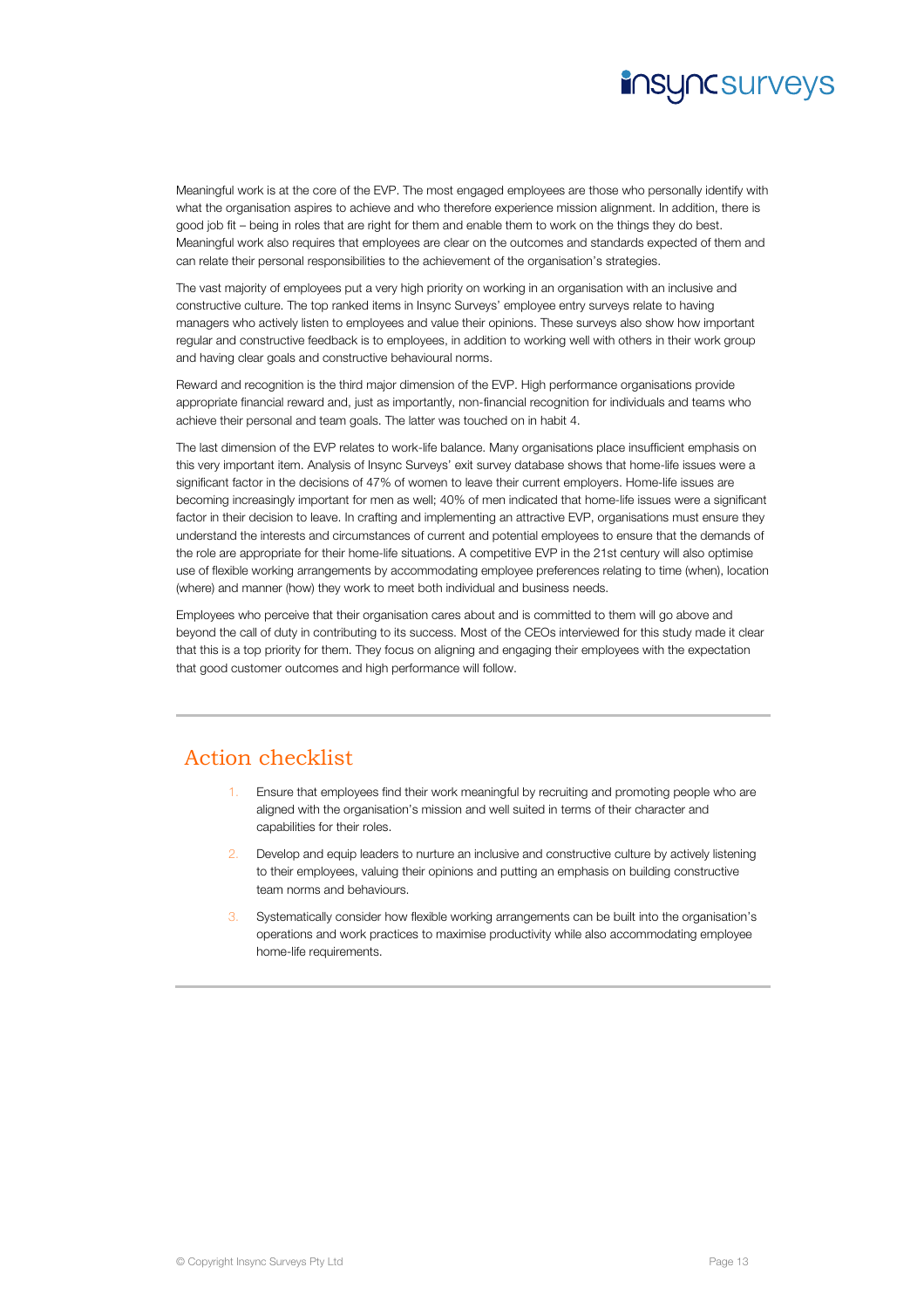

# Habit 6 Listen and adapt to customer needs

#### Creating long term customer loyalty

Almost all organisations show some level of commitment to their customers. If they didn't, they wouldn't survive. The commitment of high performance organisations is much greater, more structured and thoughtful than low performance organisations. High performance organisations take a longer term view to customer loyalty than low performance organisations. They are more likely to partner with their clients by really getting to know them and how they can serve them better. They understand that as they demonstrate they truly understand their customers' needs and deliver services that meet those needs, they build loyalty and eventually build advocacy. Those customers then become vocal supporters which breeds new customers and further success.

> High performance organisations build deep customer relationships with their most strategic customers.

More than three quarters of employees in high performance organisations believe that their organisations consistently show a commitment to achieving long term customer loyalty, compared to less than half of employees in low performance organisations. Moreover, a higher percentage of employees in high performance organisations (62%) agree that their systems enable them to serve their customers well, compared to only 31% of employees in low performance organisations.



Our systems enable us to serve our customers well



#### Differentiation and targeting the right customers

High performance organisations also have a better understanding of their strategic goals (habit 2) and why they are different from their competitors. They use their differentiation to appeal to the most relevant customer segments. They understand which type of customers are the most profitable and where they have a competitive advantage. High performance organisations build deep customer relationships with their most strategic customers and develop and leverage their specialisations and areas where they have core competencies. High performance organisations are more customer centric than low performance organisations.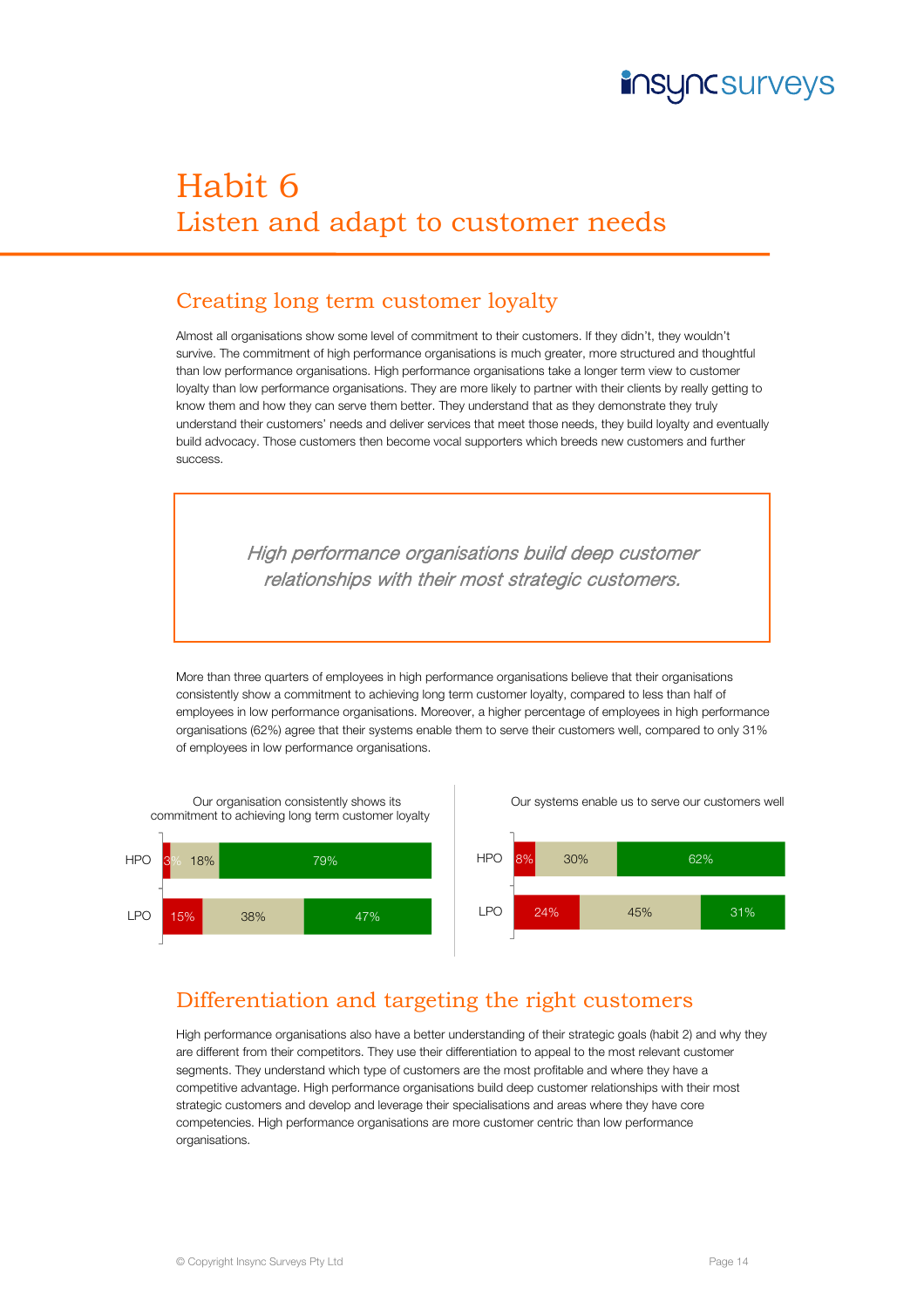

#### Building a customer centric organisation

Customer centric organisations display the following attributes:

- They invest time and resources in understanding the current and future needs and desires of their customers. Intimate customer understanding and deep customer relationships are built upon at each interaction.
- **They systematically request customer feedback and use their knowledge of customer perceptions** to improve their operating practices and to introduce new services and product offerings.
- **They nurture a committed workforce where employees get to know their customers and their** needs, keep their commitments to customers and take personal ownership to resolve issues as they arise.
- They invest in systems and operating practices that make it easy for customers to do business with them and continue deepening their relationships over time. They take customers on the journey from being satisfied, to being loyal, to being advocates.

High performance organisations understand their customers better than their competitors and are able to translate this knowledge into strategies that deliver superior value to customers with an efficient use of the organisation's resources. High performance organisations are focused on achieving long term customer loyalty and don't leave the results to chance.

All of the CEOs we interviewed rated customer focus as a key driver of their organisation's performance. They all have robust channels for receiving customer feedback. Many of the CEOs spend a significant amount of time directly interacting with their customers. They also have clear metrics to tell them how well they are serving their customers including Net Promoter Score, satisfaction, retention, share of spend, participation and achievement of service standards. They also recognise that a key determinant of customer satisfaction is the extent to which their organisation engages their employees.

- 1. Ensure that your organisation has actionable customer related metrics and efficient processes for gathering, analysing and acting on customer feedback.
- 2. Systematically build the organisation's service capabilities by recruiting front line employees with customer service attitudes, providing them with the right systems and resources, training them and delegating authority so that they can solve customer problems efficiently.
- 3. Make it easy for customers to do business with you by defining value from the customer's point of view, mapping your organisational processes and eliminating any processes that don't add value to customers.
- Make your organisation's objective to move customers from being satisfied to loyal and then to being great advocates for your organisation, its products, services and people.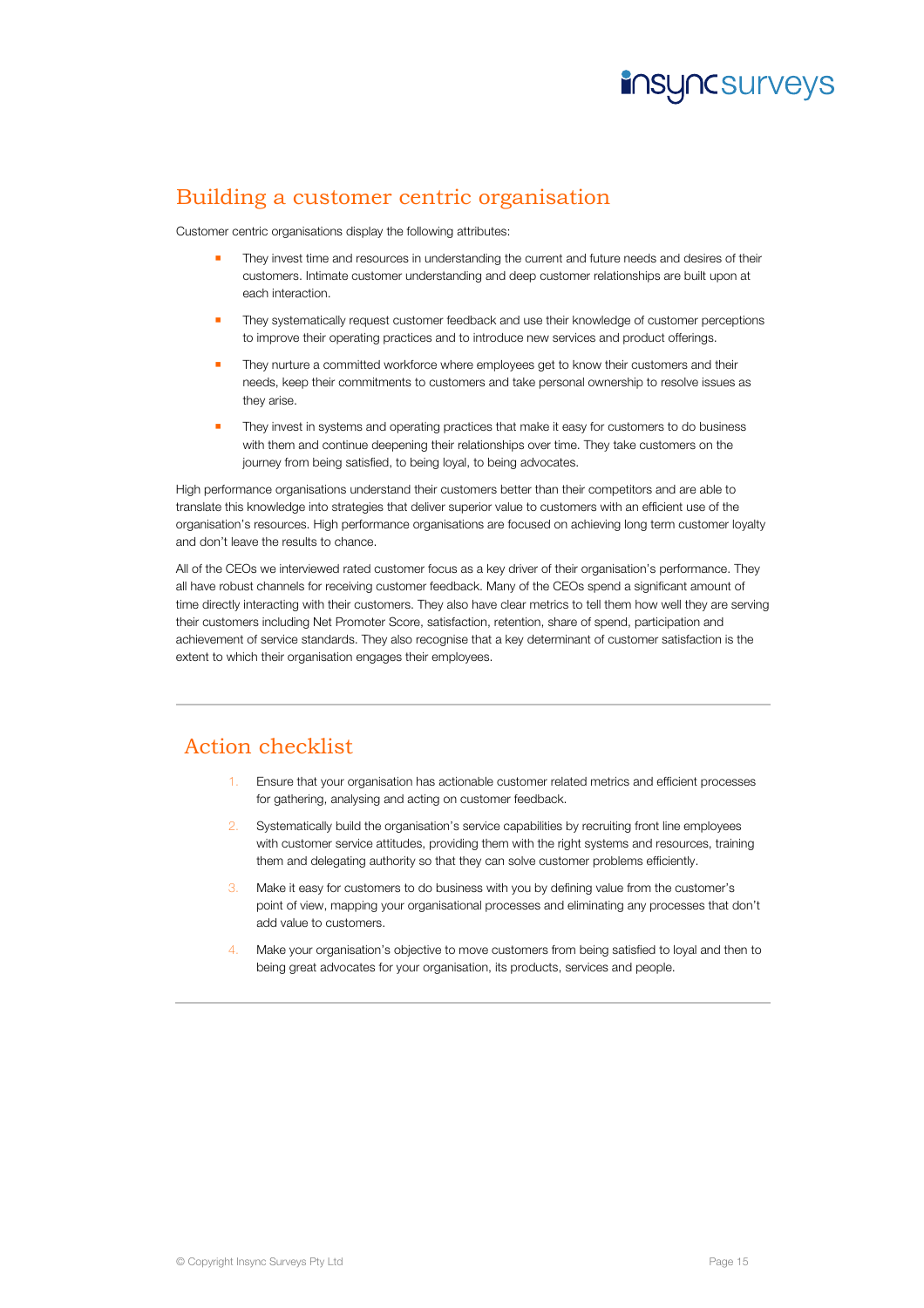

# Habit 7 Continually improve your systems

#### Inadequate systems undermine performance

The high performance organisations in our database make sure that their systems are fit for purpose and well integrated as a key enabler for improving productivity and customer service. Almost three quarters of employees in high performance organisations agree that their organisation is committed to continually improving its systems compared to only 41% of employees in low performance organisations. Furthermore, 59% of employees of high performance organisations agree that their organisation's systems perform well together compared to only 28% for low performance organisations.



Inadequate systems hinder many organisations in executing their strategy. Based on other Insync Surveys research, fewer than 50% of respondents agree that the computer system that they use most frequently works well. While the vast majority of organisations understand how important it is to give employees the right systems and resources to do their jobs well, it is clear that the expense and complexity of modern IT systems sometimes mean that the systems in use are not entirely fit for purpose. While "systems" should be regarded as more than purely IT systems we have focused the discussion towards IT systems as they are so fundamental to supporting organisational performance in the 21st century.

> Inadequate systems hinder many organisations in executing their strategy.

#### Causes of system inadequacies

Where IT systems don't fully meet the requirements of business users there are typically deep seated and complex causes, including:

- Inadequate IT and business strategy alignment it requires a lot of skill and experience to fully understand the implications of the business strategy and convert this into an integrated suite of IT capabilities that will enable the business strategy. Organisations that get it right have the people, processes and governance forums that ensure that the business strategy is specific enough to inform the IT strategy and focus IT investments on enabling the most critical business processes and priorities.
- Constraints of legacy systems many organisations have continued adding to large, disparate and complex IT systems over the years as their business has expanded and evolved. In many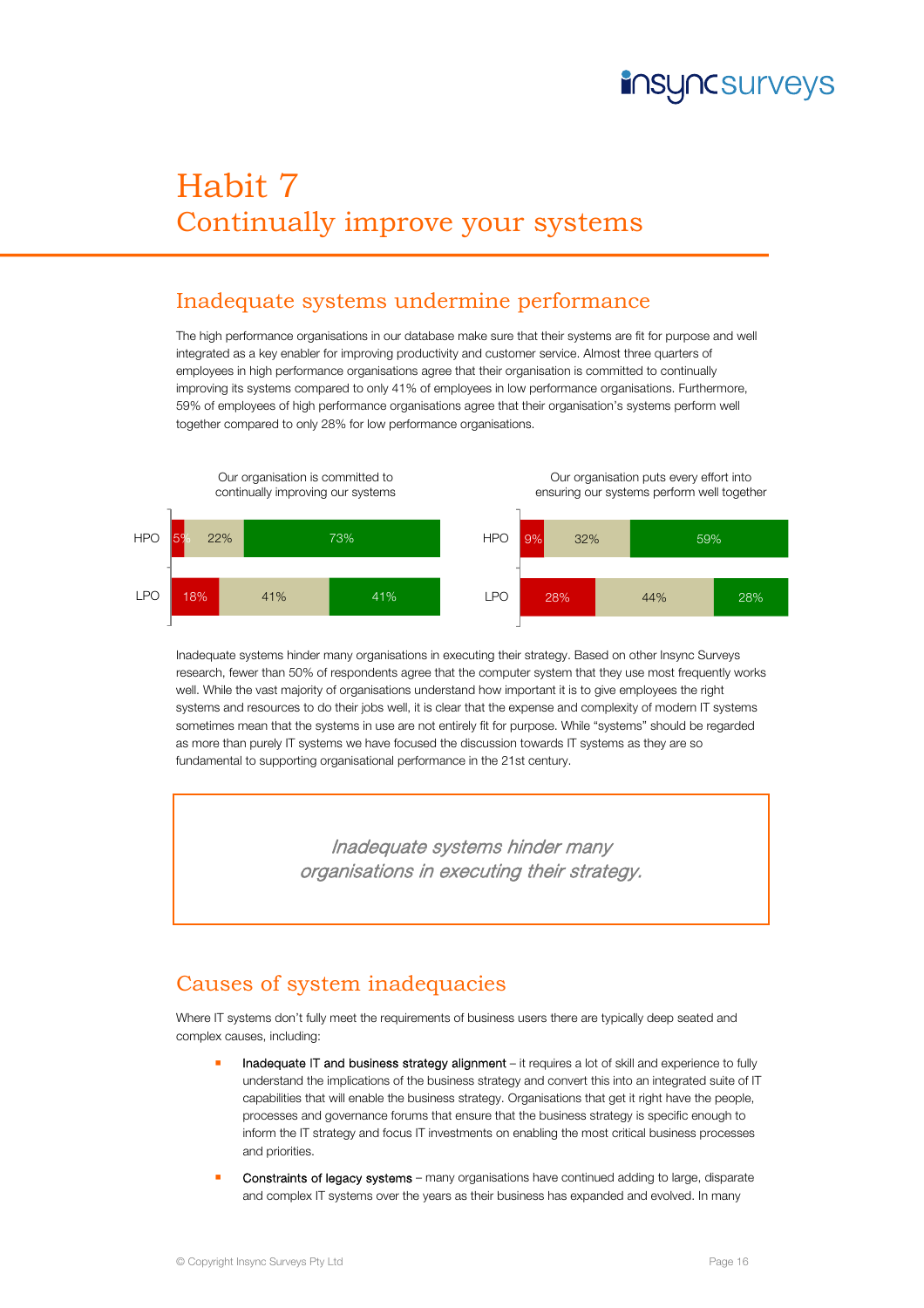

cases these systems are based on old technologies that are increasingly difficult to support and upgrade. It isn't a simple or cheap matter to migrate off these systems. Many leading organisations are using a modular approach to gradually introduce new technologies that are much more flexible and efficient.

- Fragmented decision making due to inadequate IT governance some organisations have IT decisions being made at different levels across the organisation resulting in a multitude of inconsistent and overlapping technologies being introduced. Good IT governance ensures that IT decisions that are likely to impact the whole organisation are made centrally (e.g. with accountability in the hands of the CIO, or equivalent), while allowing for enhancements and improvements to be made at the local level within an agreed framework and delegations.
- Insufficient investment some organisations are not hearing the voices of employees and customers regarding how poor their systems are and are therefore not making the required investments in improving their systems. New business models and channels (such as online trade and the cloud economy) are also emerging where the role of IT is much more significant and, in some cases, new entrants in these areas are putting extreme pressure on existing players. Executives must make sure that they are investing enough to serve their customers well and achieve the efficiency levels required to be competitive.
- **Inadequate training and support** having made significant investments in developing new and improved systems, some organisations then seek to save money by cutting back on training and support. While this certainly reduces costs, it unfortunately often also reduces the efficiency gains that could have been achieved from the new systems.

When employees believe that the organisation is committed to continually improving its systems, they are more likely to contribute towards improving systems at their level and assisting with efforts to integrate systems across the organisation as required. Providing employees with the necessary systems and resources to do their jobs well will not only increase their satisfaction and engagement levels, but will also drive significant improvements in productivity and customer service levels.

- Explicitly link IT and business strategy by ensuring that the weight of IT investments align with the organisation's strategic priorities. Establish processes and forums for enterprise-wide collaboration on the key components of the business strategy with those of the IT strategy.
- 2. Find the right balance between centralising IT decision making for major investments in IT platforms that impact the whole organisation and decentralising IT decision making for less fundamental enhancements and upgrades, or time critical solutions that only impact some parts of the organisation.
- Benchmark IT investment levels against high performing organisations to ensure that they are appropriate for your industry, business strategy and lifecycle stage.
- 4. Track user satisfaction with IT systems, understand what is driving dissatisfaction and follow through with actions to resolve critical issues. Make sure that users and front line staff have an adequate voice in raising issues and ensuring that IT enhancements and fixes are adequate for resolving these issues.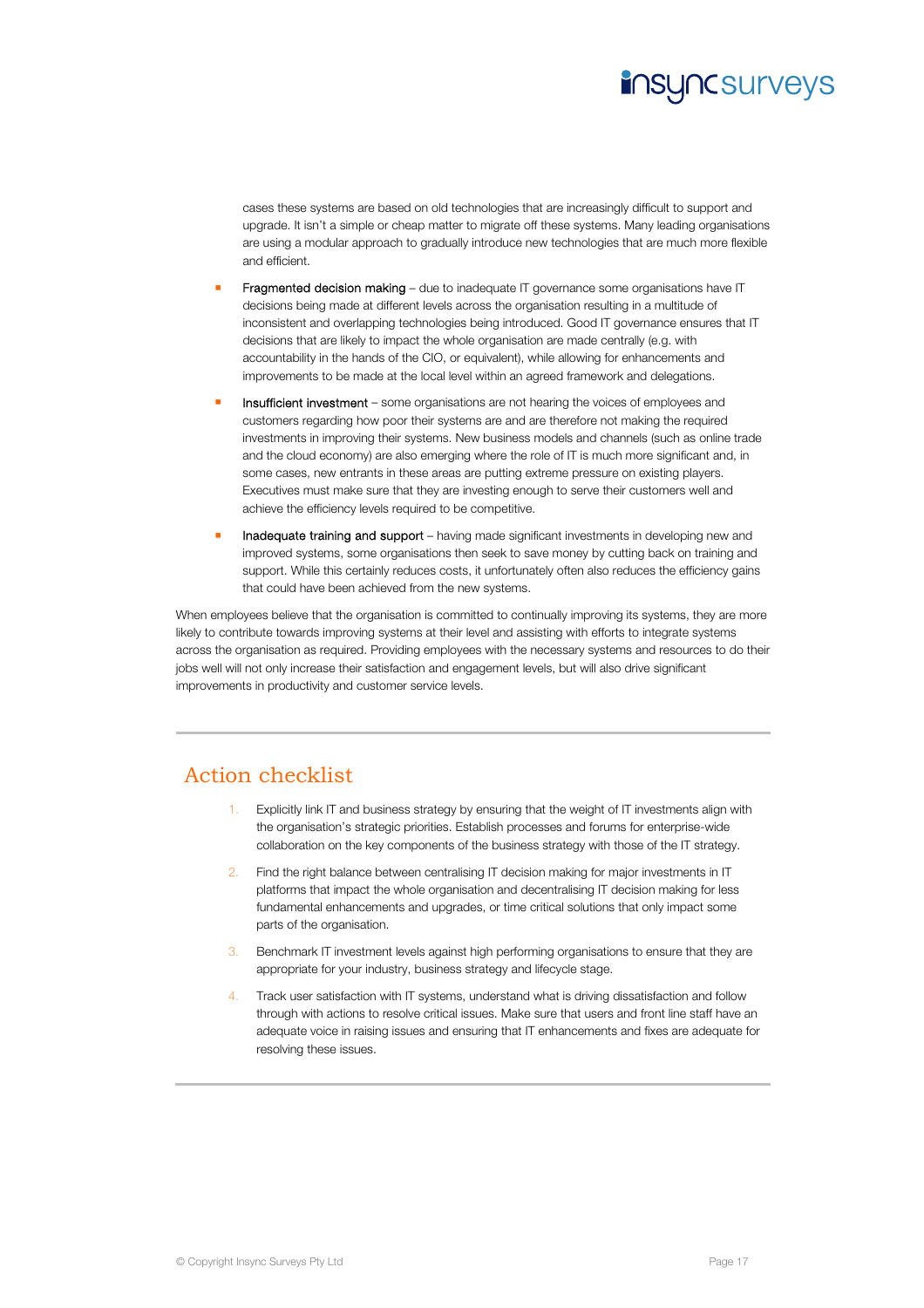

### Seven steps to implementing the 7 organisational habits

### The foundation is clarity

...make your vision, strategies and goals part of your organisation's everyday life.

Since the start of the global financial crisis, most organisations have been operating in difficult, volatile and uncertain environments. Old business models have been challenged, competition is forever increasing and customers are becoming ever more demanding. Some organisations have responded to this complex environment like a rabbit in the headlights, running in many different directions.

In these challenging times, it is more important than ever to develop and articulate (with your employees) an inspiring vision, clear strategies and goals – and then stick with them and communicate them over and over again. Align and continually relate all your plans, decisions, actions and messages to your organisation's vision, strategies and goals. This will make your vision, strategies and goals part of your organisation's everyday life.

### It's then all about your employees

Be authentic – be real. Don't say your people are your most important asset unless you mean it. Once you've set the inspiring vision, clear strategies and goals and got the "right people in the right seats on the bus", you'll need to empower, resource and support them to achieve those aims. Also ensure that they understand how their role contributes to the achievement of your organisation's main aims.

Form the habit of developing, recognising and caring for your people. Set up infrastructure, systems and processes to support you in this, but also regularly go out of your way to connect with your people, listen to their concerns and thank them for their contribution. Recognise that the best way to develop loyal customers is through engaged employees.

Don't say your people are your most important asset unless you mean it.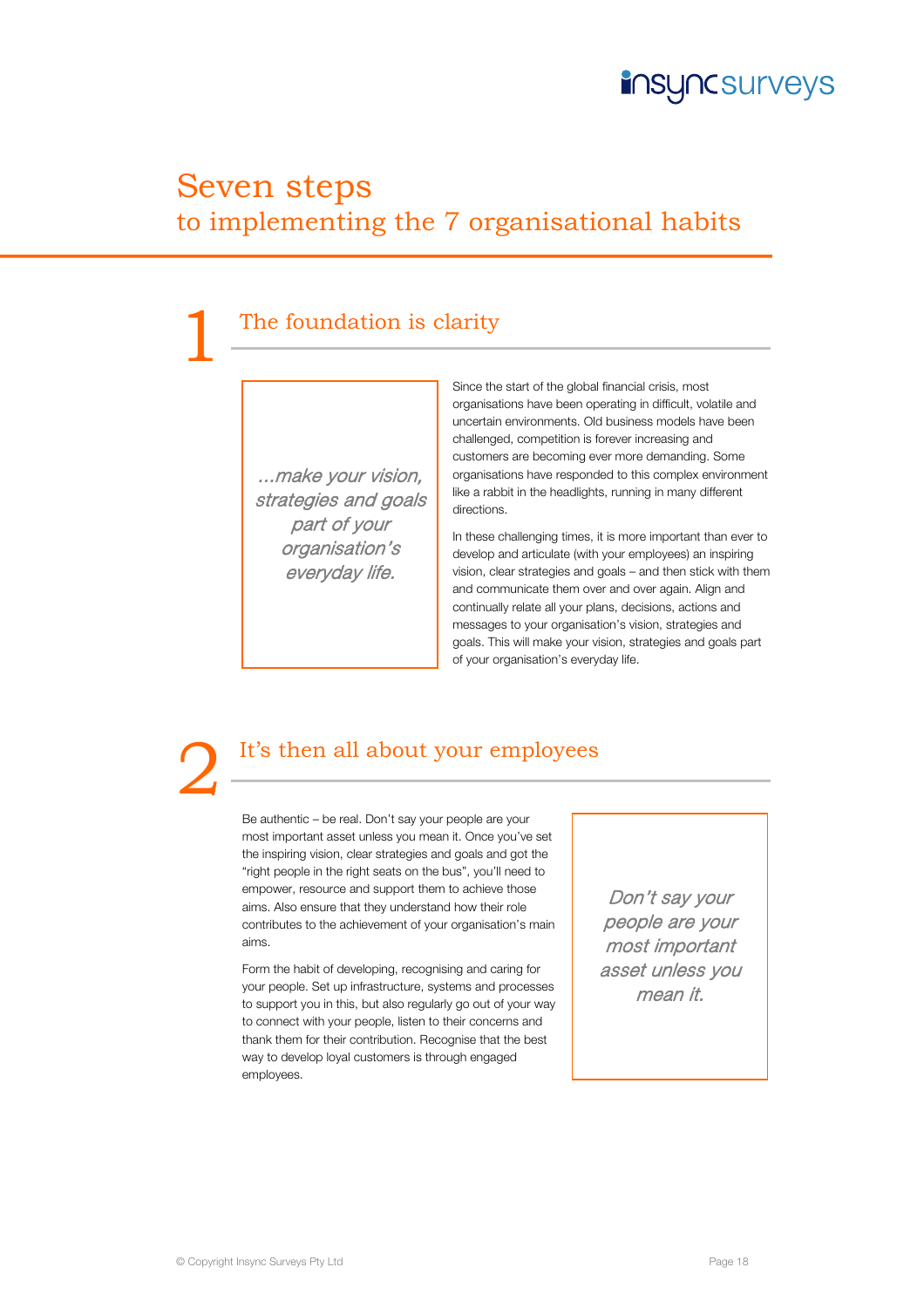### **Incsurveys**

# Stay with it

The habits are not a project. You can't just do them for a season.

The habits are not a project. You can't just do them for a season, nor can you choose just to do the ones you like. A sustained and ongoing commitment is required until they become habits – until they become your organisation's new way of life.

The 7 organisational habits are a journey, not a destination. You will continually find new ways to improve at each of the habits. High performance organisations know that they never reach perfection. They strive for continuous improvement and to build resilience and adaptability in these times of rapid change and uncertainty.

### Leaders must lead

The fish rots from the head. It's up to the board, CEO and leadership team to ensure that an inspiring vision, clear strategies and goals are developed and communicated. The leadership team must take to heart, live, model and promote each of the habits. They must be authentic in their dealings with employees and their approach to customers and systems.

There is a large body of research that confirms that most of the habits of high performance organisations also differentiate good leaders from ineffective leaders.

The leadership team must take to heart, live, model and promote each of the habits.

### There's a huge return on investment

The financial cost of developing these important habits is likely to generate a significant and sustained financial return.

The financial cost of developing these important habits is likely to generate a significant and sustained financial return from the improved organisational performance. There is a very low cost to developing and embedding habit 1 and 2 and there will be a significant return from the extra focus and urgency.

Habits 3, 4 and 5 may take extra effort and a change in priorities, but the small extra financial cost will be far outweighed by the improved employee engagement and performance. As well as making habits 6 and 7 part of the organisation's way of life, initiatives involving new infrastructure and systems can be costed and the actual ROI determined.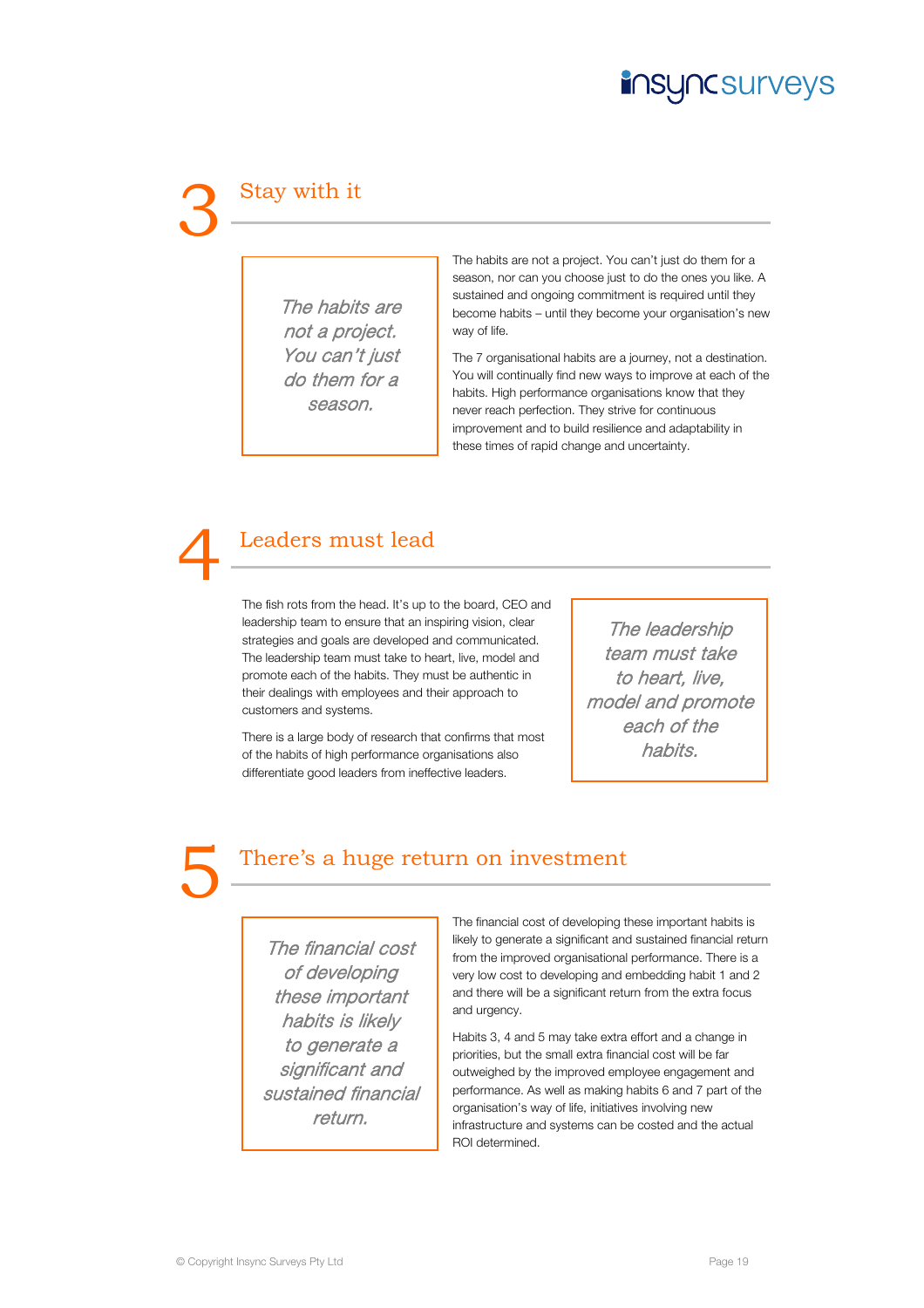### **JNCSUrveyS**

### Remove impediments to adopting the 7 habits

These 7 organisational habits are not new. They are not secrets. Research over decades points to the importance of many of the same attributes. Numerous research papers and management books present similar messages to those presented here. Many may already be on your agenda.

Work out the reasons why your organisation hasn't embedded each of the habits and attempt to remove any impediments to them being adopted.

Impediments may include:

- excessive focus and pressure on short term results, including constant restructuring, crisis management and the continual search for the "low hanging fruit" or quick fix
- too much working "in" and not "on" the business – excessive focus on tasks and transactional activity as opposed to building capacity and capability
- ingrained legacy processes, systems and behaviours/attitudes – these can create bad habits that need to be broken before good habits can be formed
- a lack of conviction as to where to focus and sustain effort.

Use this extensive research involving over 100,000 employee responses from around 200 organisations to create new habits and a new way of life in your organisation.

Use this extensive research involving over 100,000 employee responses from around 200 organisations to create new habits and a new way of life in your organisation.

### Regularly measure your progress

...determine the extent to which the habits have been embedded in your organisation's culture.

There's an old saying that what gets measured gets done. Regularly carry out an employee Alignment and Engagement Survey to determine the extent to which the 7 organisational habits and other important drivers of high performance have been embedded in your organisation's culture and DNA. Ensure your survey uses a robust framework of high performance like the one in Appendix A.

Use the survey data and associated focus groups to determine areas and ways to further improve the extent to which the 7 habits are becoming your organisation's new way of life - and celebrate the improved organisational performance.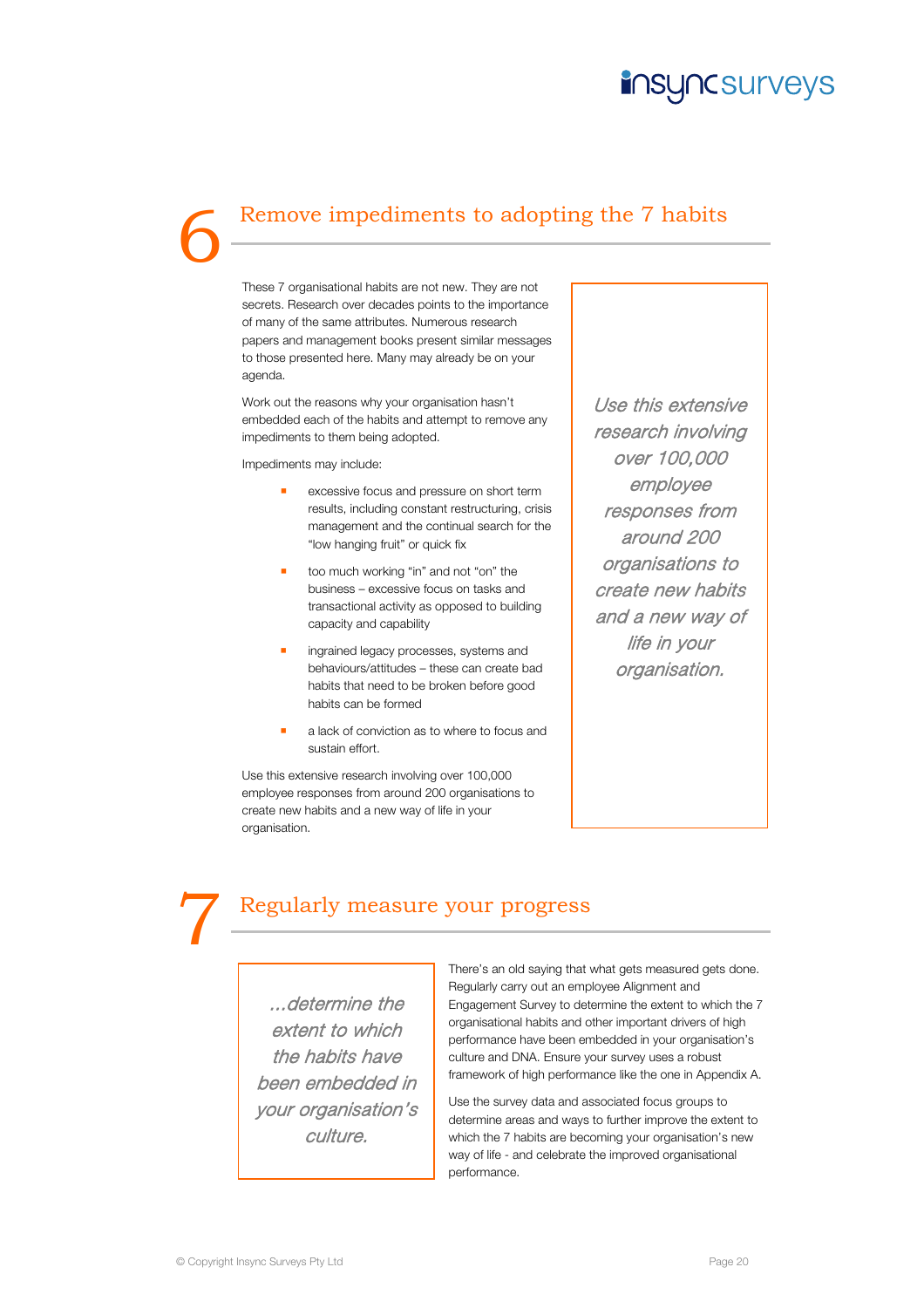# **Incsurveys**

### Appendix A Insync Surveys' high performance framework

Insync Surveys' high performance framework has been designed around two of the most important drivers of high performance; alignment and engagement. This framework was used to develop Insync Surveys' Alignment and Engagement Survey (AES).

The survey was designed to establish whether the day-to-day operations of an organisation are aligned with its strategic goals, and whether employees are engaged. It identifies those organisations that have both high alignment and high engagement, which are likely to achieve sustainable high performance (see figure to the right).



Research reveals that a high performing organisation will:

- Energise employees will be energised and inspired by the organisation and its senior leadership team. The organisation will have a clear and engaging long term direction and purpose and the senior leadership team will be good role models and motivate employees to achieve the organisation's goals.
- **Execute** the organisation will align its plans and activities to the achievement of its long term goals. Its line managers will set a good example and build effective collaborative teams with a strong accountability and performance culture. It will invest in the development of its people and systems and be appropriately externally focused on meeting its customer and stakeholder needs.
- Engage employees will be highly engaged and proud to work for their organisation. They will understand why their success is important for the organisation and they will recommend the organisation as a good place to work.

Within these three framework areas are a total of 10 high performance factors which are important for the achievement of sustainable high performance. Each factor measures the extent to which employees perceive that the organisation is achieving best practice in the relevant area. All factors include an important alignment thread which measures the extent to which action, behaviours and outcomes are linked to the organisation's long term goals.

The 10 high performance factors are shown and explained briefly in Appendix B.

By assessing how well the organisation is performing on all of these factors, the AES can identify what kind of issues are potentially acting as barriers to achieving an organisation's goals, where those problems are and what actions can be taken.

A whitepaper explaining Insync Surveys' high performance framework is available on the AES page of our website.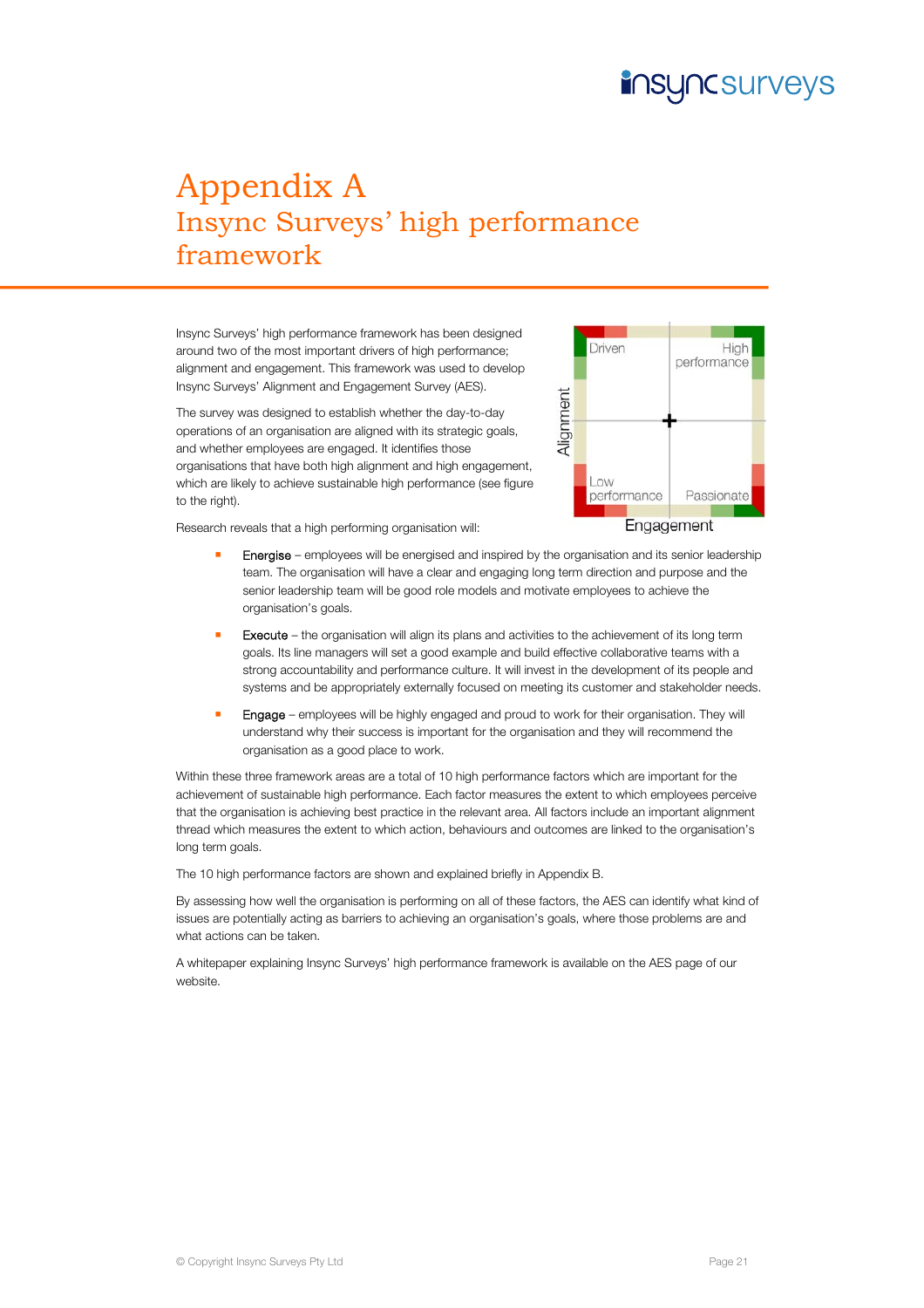

# Appendix B Sample Alignment and Engagement scan

A sample executive summary (scan) from our AES report for sample company Axus Foundation is shown below.

### Your Alignment and Engagement scan

The Alignment and Engagement scan below shows the alignment and engagement results of NSW compared to Axus Foundation overall. Results are displayed as the percentage of respondents who scored items either a six or a seven on the seven point rating scale. The colour coding indicates how the average raw score compares to organisations in Insync Surveys' benchmark database.

#### Number of NSW responses: 595

|          |                                                                                                                                                                                       | <b>NSW</b> | All staff |
|----------|---------------------------------------------------------------------------------------------------------------------------------------------------------------------------------------|------------|-----------|
| Energise | Long term direction - whether strategies and changes are clearly<br>articulated, communicated and accessible and it's clear how strategies<br>will be achieved                        | 56%        | 48%       |
|          | Senior leadership —whether senior leadership exemplify best practice,<br>inspire, encourage innovation, and acknowledge and maximise talent                                           | 58%        | 51%       |
|          | Team leadership - whether managers are trustworthy role models who<br>build teamwork, communicate well, coach and mentor, and value their<br>teams' opinions                          | 71%        | 65%       |
|          | Team effectiveness - whether work groups use challenging goals,<br>embrace change, celebrate achievements, focus on customer service and<br>compare actions against plans             | 64%        | 57%       |
|          | Accountability culture - whether commitments are delivered and<br>standards upheld, values quide everyday actions and sensitive<br>information is handled appropriately               | 71%        | 66%       |
| Execute  | Performance culture - whether the organisation has high standards of<br>performance and best practice, and systems are continually improved to<br>achieve organisational goals        | 68%        | 62%       |
|          | Investment in people - whether employees are supported with training<br>and development, reward and recognition programs, work-life balance<br>initiatives and performance appraisals | 53%        | 46%       |
|          | Investment in systems - whether systems allow employees to do their<br>job well, concerns are addressed and there's good internal customer<br>service                                 | 61%        | 53%       |
|          | External focus - whether the organisation is committed to customer<br>needs and long term loyalty, the environment and wider community, and<br>monitoring competitor performance      | 54%        | 45%       |
|          | Alignment - whether employees, teams, systems, processes and<br>customer strategy are aligned to the organisation's long term goals                                                   | 62%        | 54%       |
|          |                                                                                                                                                                                       |            |           |
| Engage   | Engagement - whether employees are committed to and emotionally<br>engaged with the organisation and its goals, and they promote and act in<br>its best interests                     | 69%        | 64%       |

Your average raw score compared to Insync Surveys' benchmark database.

Legend:  $\frac{1}{2}$  Bottom decile  $\frac{1}{2}$  Bottom quartile  $\frac{1}{2}$  2nd and 3rd quartiles  $\frac{1}{2}$  Top quartile  $\frac{1}{2}$  Top decile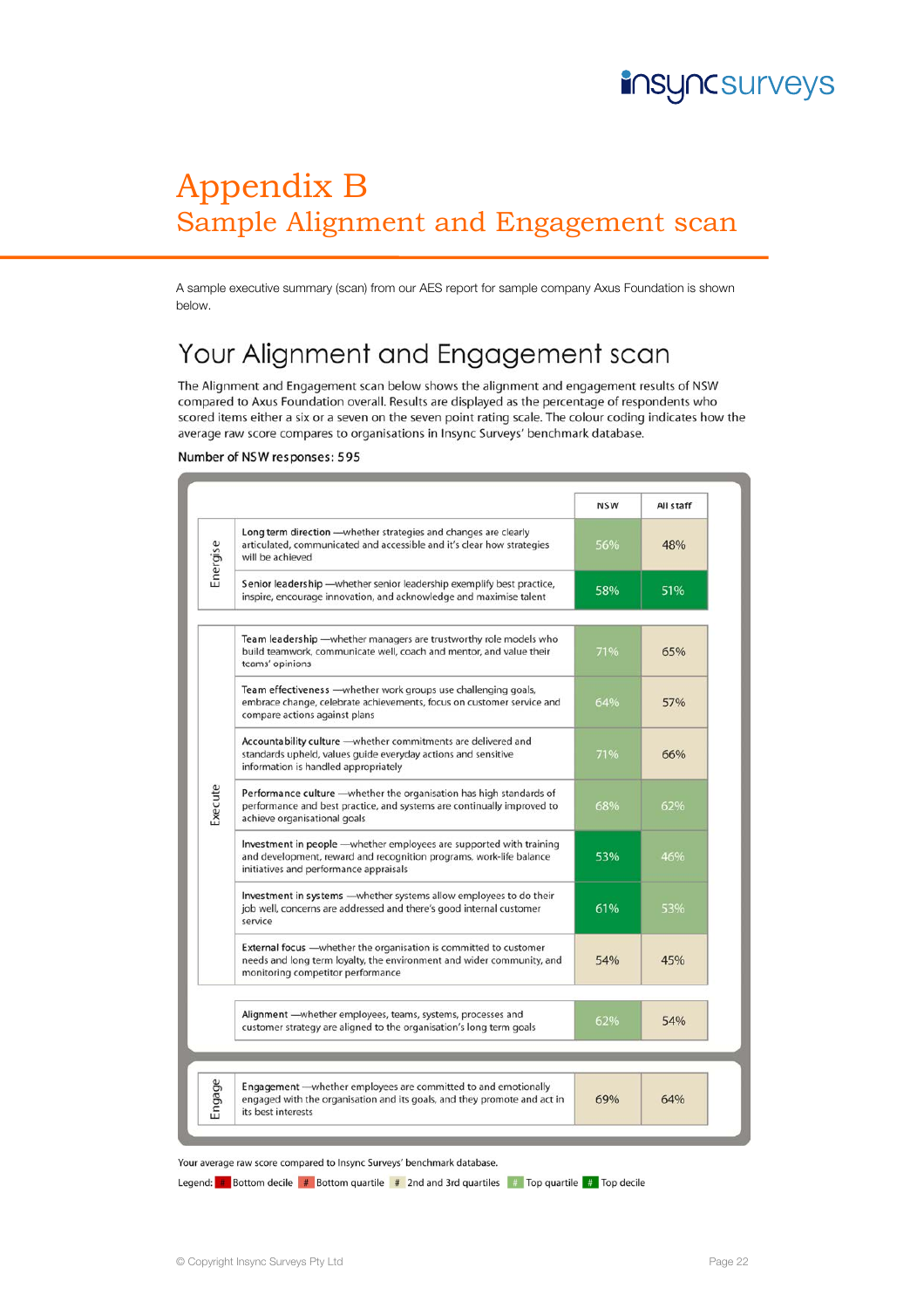# Appendix C Sample Performance culture scan

A sample Performance culture scan from our AES report for sample company Axus Foundation is shown below.

### 6. Performance culture

This table shows the survey items that contribute to the performance culture score for NSW compared to Axus Foundation overall.

Results are displayed as the percentage of respondents who scored items either a six or a seven on the seven point rating scale. The colour coding indicates how the average raw score compares to organisations in Insync Surveys' benchmark database.

| Survey item               |                                                                                                  | <b>NSW</b> | All staff |
|---------------------------|--------------------------------------------------------------------------------------------------|------------|-----------|
| 6.1                       | Axus Foundation is committed to high standards of<br>performance *                               | 80%        | 77%       |
| 6.2                       | Axus Foundation is committed to bringing innovative<br>products and services to the market place | 60%        | 52%       |
| 6.3                       | Axus Foundation is committed to best practice in our<br>industry                                 | 76%        | 71%       |
| 6.4                       | Axus Foundation is committed to continually improving our<br>systems                             | 66%        | 58%       |
| 6.5                       | Axus Foundation puts every effort into ensuring our<br>systems perform well together             | 58%        | 46%       |
| 6.6                       | I am kept updated on Axus Foundation's progress towards<br>its overall goals                     | 62%        | 54%       |
| 6.7                       | I have never been encouraged to "bend the rules" to get a<br>result                              | 76%        | 73%       |
| Performance culture score |                                                                                                  | 68%        | 62%       |

Your average raw score compared to Insync Surveys' benchmark database.

Legend:  $\frac{1}{2}$  Bottom decile  $\frac{1}{2}$  Bottom quartile  $\frac{1}{2}$  2nd and 3rd quartiles  $\frac{1}{2}$  Top quartile  $\frac{1}{2}$  Top decile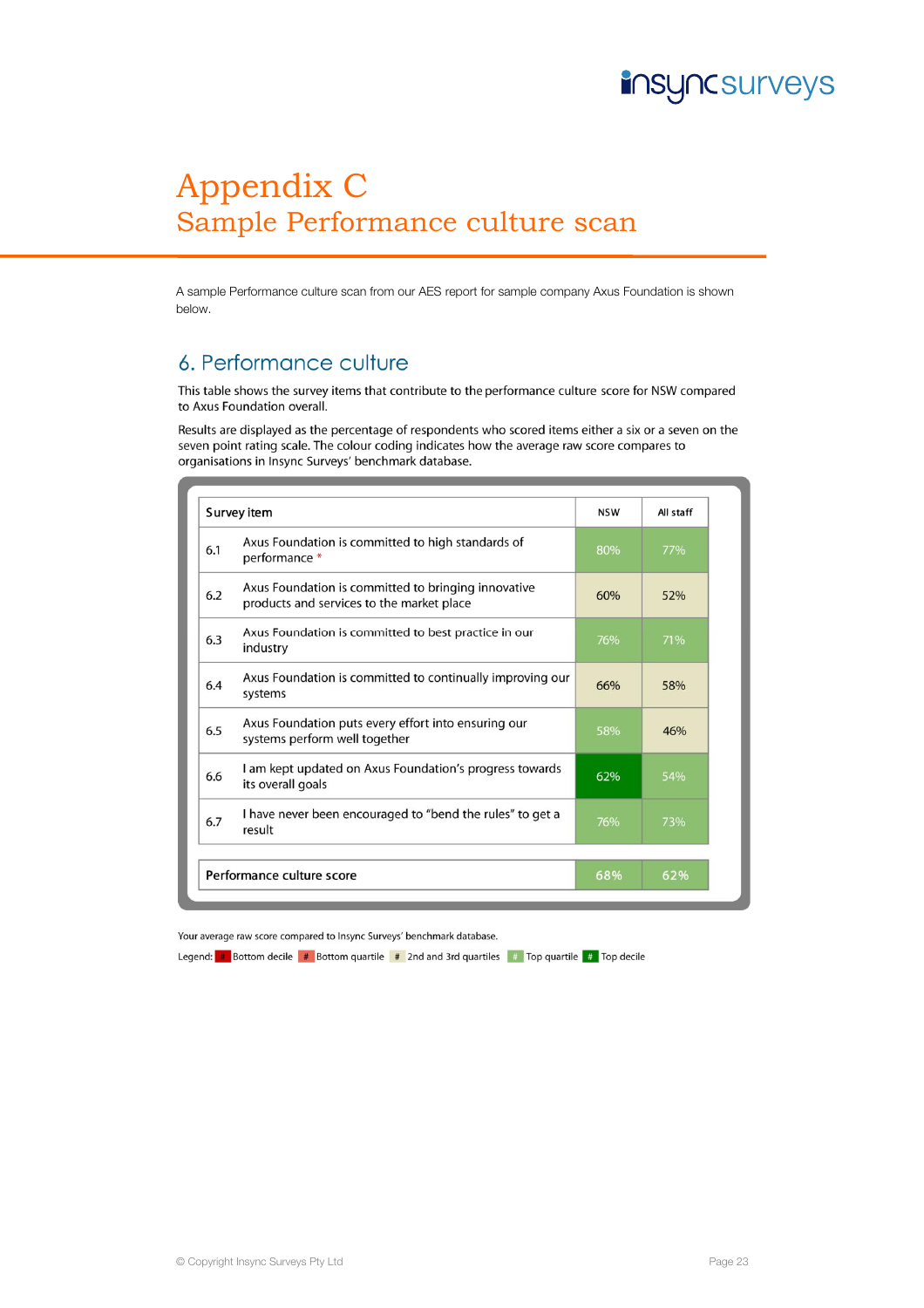

# Appendix D How Insync Surveys helps organisations

Insync Surveys can help your organisation improve employee and customer engagement which can increase your productivity and performance. Our employee and customer surveys also reveal the likely barriers to executing your organisation's strategy.

#### EMPLOYEE SURVEYS



#### Entry Survey

Understand what attracts people to your organisation. Gain feedback about induction processes and training, improve on-boarding and get new staff up to speed faster.

#### Alignment and Engagement Survey

Achieve high alignment and employee engagement for sustainable high performance and resilience.

#### 360 Feedback Survey

Help your leadership team focus on self-improvement and become better managers in line with your organisation's competencies.

#### Exit Survey/Exit Interview

Understand why your employees leave, reduce your employee turnover rates, control recruitment costs and reduce HR administration time and costs.

#### CUSTOMER SURVEYS



#### Customer Satisfaction Survey

A comprehensive overview of your clients' perspectives identifying which clients represent profit and growth opportunities and those at risk.

#### Customer Pulse Survey

A shorter customer survey used to focus on key themes, such as reactions to a new product line or delivery system.



We help you take your customer survey findings to the next level by brainstorming new products and services, ideas for improvement, new pricing or sales and marketing campaigns.

We also have a range of specialised surveys for: boards; local, state and federal government and the education sector.

More information about our surveys and consulting is on our website: www.insyncsurveys.com.au.